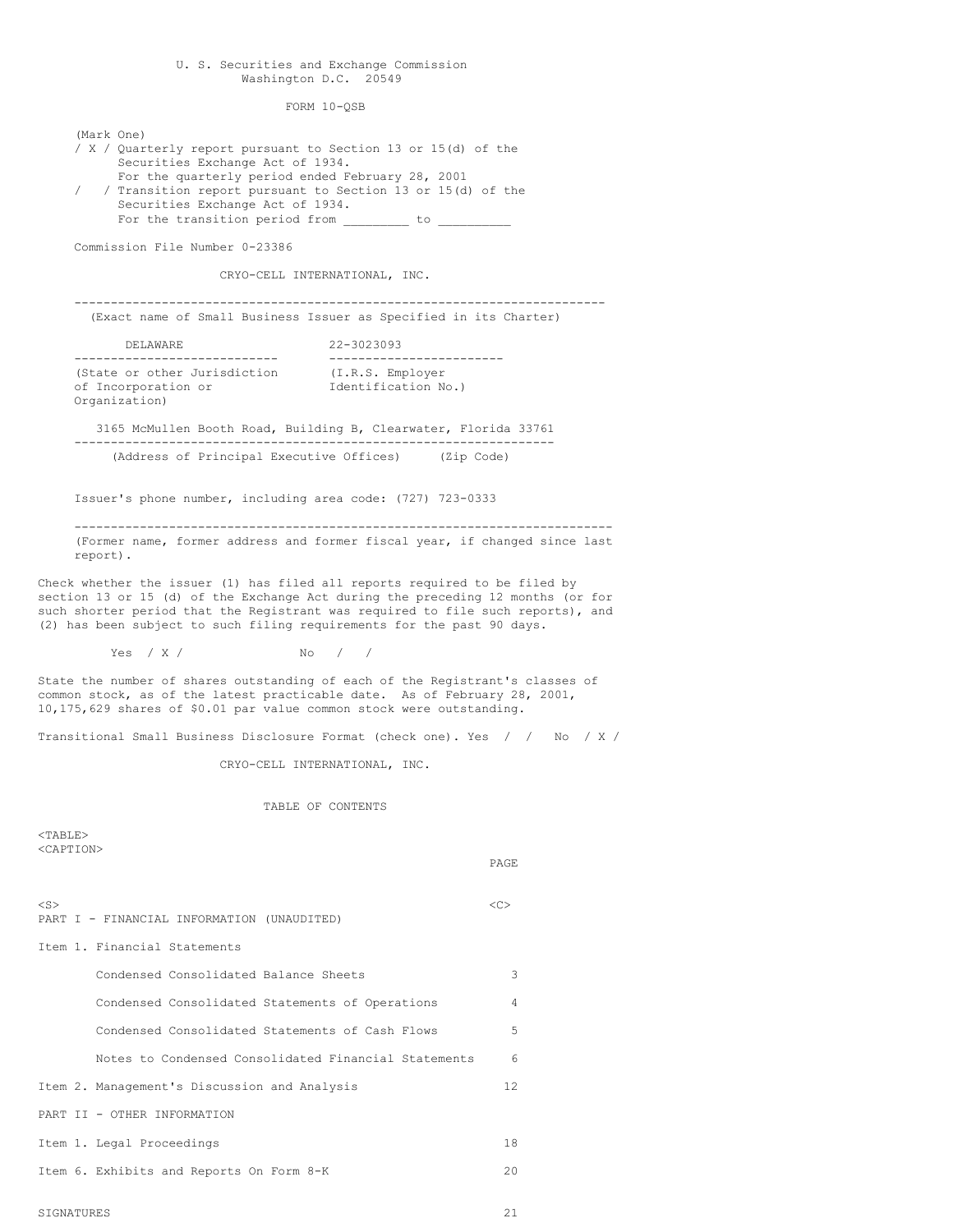2

# CRYO-CELL INTERNATIONAL, INC. AND SUBSIDIARIES

# ---------------------------------------------- CONSOLIDATED BALANCE SHEETS

# <TABLE> <CAPTION>

ASSETS

|                                                                                                                    | $- - - - - - -$                                                                |                          |
|--------------------------------------------------------------------------------------------------------------------|--------------------------------------------------------------------------------|--------------------------|
| November 30,                                                                                                       |                                                                                | February 28,             |
|                                                                                                                    |                                                                                | 2001                     |
| 2000                                                                                                               |                                                                                | -----------              |
| -----------<br>$<$ S $>$                                                                                           |                                                                                | <<                       |
| <<>                                                                                                                |                                                                                |                          |
| Current Assets<br>- --------------                                                                                 |                                                                                |                          |
| Cash and cash equivalents<br>\$2,695,794                                                                           |                                                                                | \$2,560,901              |
| Accounts receivable and advances (net of allowance for<br>doubtful accounts of \$29,000)<br>131,573                |                                                                                | 175,475                  |
| Receivable - Litigation                                                                                            |                                                                                | 69,178                   |
| 69,178<br>Receivable - Revenue Sharing Agreement<br>380,000                                                        |                                                                                | 380,000                  |
| Marketable securities                                                                                              |                                                                                | 288,181                  |
| 429,428<br>Prepaid expenses and other current assets<br>174,817                                                    |                                                                                | 258,730                  |
| -----------                                                                                                        |                                                                                | -----------              |
| Total current assets<br>3,880,790                                                                                  |                                                                                | 3,732,465<br>----------- |
| -----------                                                                                                        |                                                                                |                          |
| Property and Equipment<br>3,018,708<br>- ----------------------                                                    |                                                                                | 3,009,738<br>----------- |
| . _ _ _ _ _ _ _ _ _ _                                                                                              |                                                                                |                          |
| Other Assets<br>- ------------                                                                                     |                                                                                |                          |
| Intangible assets (net of amortization of \$59,196 and \$57,018, respectively)<br>108,675<br>Marketable securities |                                                                                | 107,537                  |
| $\overline{\phantom{a}}$                                                                                           |                                                                                |                          |
| Investment in European Affiliate<br>1,000,000                                                                      |                                                                                | 1,000,000                |
| Investment option to purchase<br>100,000                                                                           |                                                                                | 100,000                  |
| Loan receivable - affiliate<br>100,000                                                                             |                                                                                | 150,000                  |
| Deposits with vendors and others<br>29,195                                                                         |                                                                                | 128,495                  |
| -----------                                                                                                        |                                                                                | -----------              |
| Total other assets<br>1,337,870                                                                                    |                                                                                | 1,486,032<br>----------- |
| -----------                                                                                                        |                                                                                | \$8,228,235              |
| \$8,237,368                                                                                                        |                                                                                | ===========              |
| ===========                                                                                                        |                                                                                |                          |
|                                                                                                                    | LIABILITIES AND STOCKHOLDERS' EQUITY<br>-------------------------------------- |                          |
| November 30,                                                                                                       |                                                                                | February 28,             |
| 2000                                                                                                               |                                                                                | 2001                     |
| -----------                                                                                                        |                                                                                | -----------              |
| Current Liabilities<br>---------------                                                                             |                                                                                |                          |
| Accounts payable                                                                                                   |                                                                                | \$<br>253,498            |
| \$<br>92,911<br>Accrued expenses and withholdings                                                                  |                                                                                | 196,975                  |
| 182,782<br>Current portion of obligations under capital leases                                                     |                                                                                | 2,738                    |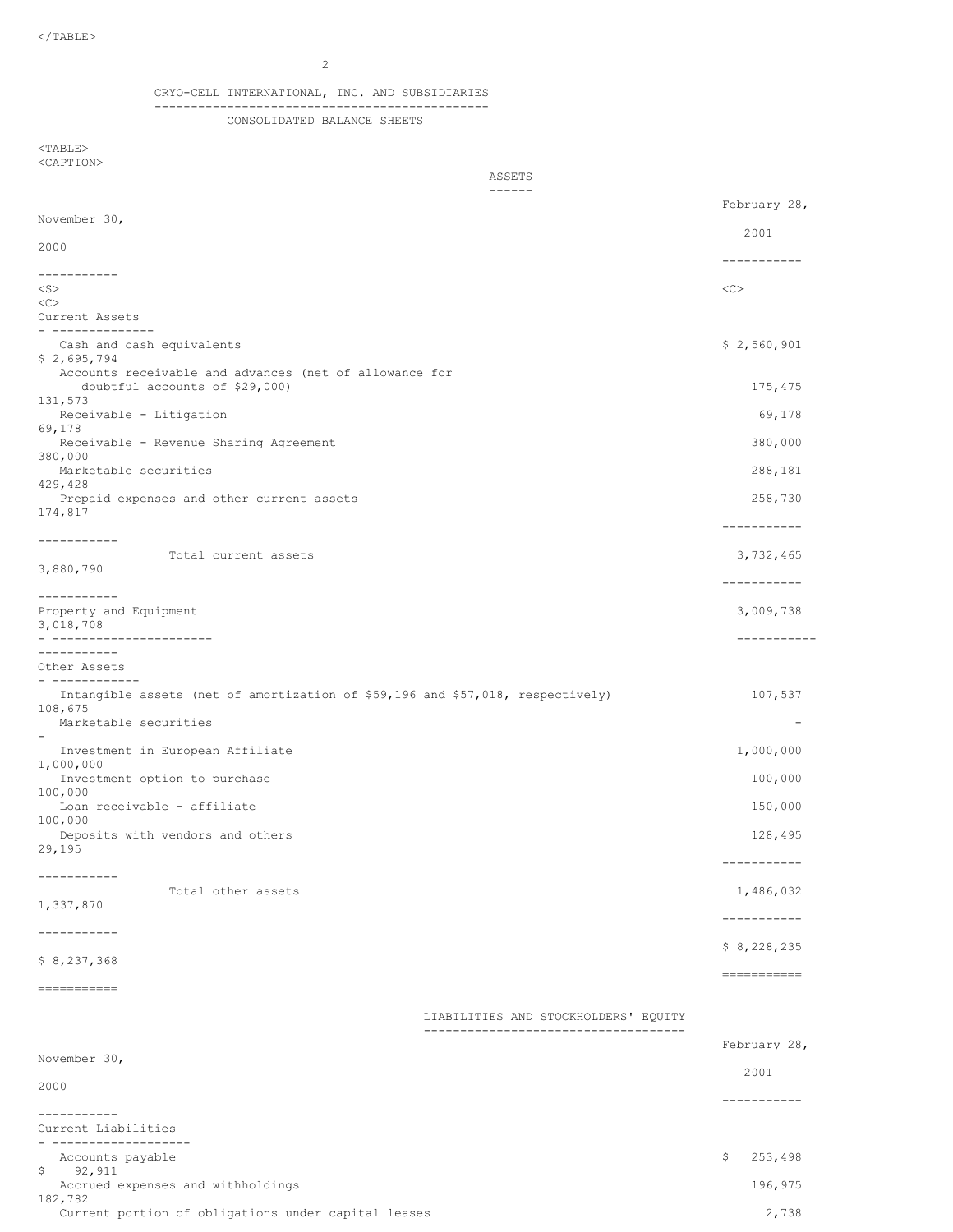3,122

|                                                                                                                                                                       | -----------   |
|-----------------------------------------------------------------------------------------------------------------------------------------------------------------------|---------------|
| -----------<br>Total current liabilities<br>278,815                                                                                                                   | 453,211       |
| .                                                                                                                                                                     | -----------   |
| Other Liabilities<br>- -----------------                                                                                                                              |               |
| Unearned revenue<br>1,279,683                                                                                                                                         | 1,185,128     |
| Deposits<br>28,725                                                                                                                                                    | 16,175        |
| Obligations under capital leases-net of current portion<br>14,530                                                                                                     | 12,868        |
| -----------                                                                                                                                                           | -----------   |
| Total other liabilities<br>1,322,938                                                                                                                                  | 1, 214, 171   |
| ___________                                                                                                                                                           | ------------  |
| Stockholders' Equity<br>- --------------------                                                                                                                        |               |
| Preferred stock (500,000 \$.01 par value authorized and unissued)                                                                                                     |               |
| Common stock (20,000,000 \$.01 par value common shares<br>authorized; 10,175,629 at February 28, 2001, and 10,135,629<br>at November 30, 2000 issued and outstanding) | 101,756       |
| 101,327                                                                                                                                                               |               |
| Additional paid-in capital<br>15, 214, 215                                                                                                                            | 15,394,785    |
| Additional paid-in capital - stock options<br>124,010                                                                                                                 | 157,280       |
| Accumulated other comprehensive income (loss)<br>26,928                                                                                                               | 25,681        |
| Accumulated deficit                                                                                                                                                   | (9, 118, 649) |
| (8, 830, 865)                                                                                                                                                         | ___________   |
| -----------<br>Total stockholders' equity<br>6,635,615                                                                                                                | 6,560,853     |
| -----------                                                                                                                                                           | -----------   |
| \$8,237,368                                                                                                                                                           | \$8,228,235   |
| $=$ ===========                                                                                                                                                       | ------------  |

 $\langle$ /TABLE $>$ 

The accompanying notes to consolidated financial statements are an integral part of these statements.

3

## CRYO-CELL INTERNATIONAL, INC. AND SUBSIDIARIES ---------------------------------------------- CONSOLIDATED STATEMENTS OF OPERATIONS AND COMPREHENSIVE LOSS

<TABLE> <CAPTION>

|                                                                                                                                                                        | Three Months Ended<br>---------------- |                                        |  |
|------------------------------------------------------------------------------------------------------------------------------------------------------------------------|----------------------------------------|----------------------------------------|--|
|                                                                                                                                                                        | 2001                                   | February 28, February 29,<br>2000      |  |
| $<$ S><br>Revenue                                                                                                                                                      | $\langle C \rangle$<br>\$761,618       | <<<br>\$425,903                        |  |
| Costs and Expenses:<br>Cost of sales<br>Marketing, general & administrative expenses<br>Research, development and related engineering<br>Depreciation and amortization | 264,448<br>808,948<br>17,591<br>68,555 | 163,607<br>576,636<br>21,191<br>31,309 |  |
| Total cost and expenses                                                                                                                                                | 1,159,542                              | 792,743                                |  |
| Operating Loss                                                                                                                                                         | (397, 924)                             | (366, 840)                             |  |
| Other Income and (Expense):                                                                                                                                            |                                        |                                        |  |
| Interest Income<br>Interest Expense                                                                                                                                    | 36,142<br>(528)                        | 15,358<br>(874)                        |  |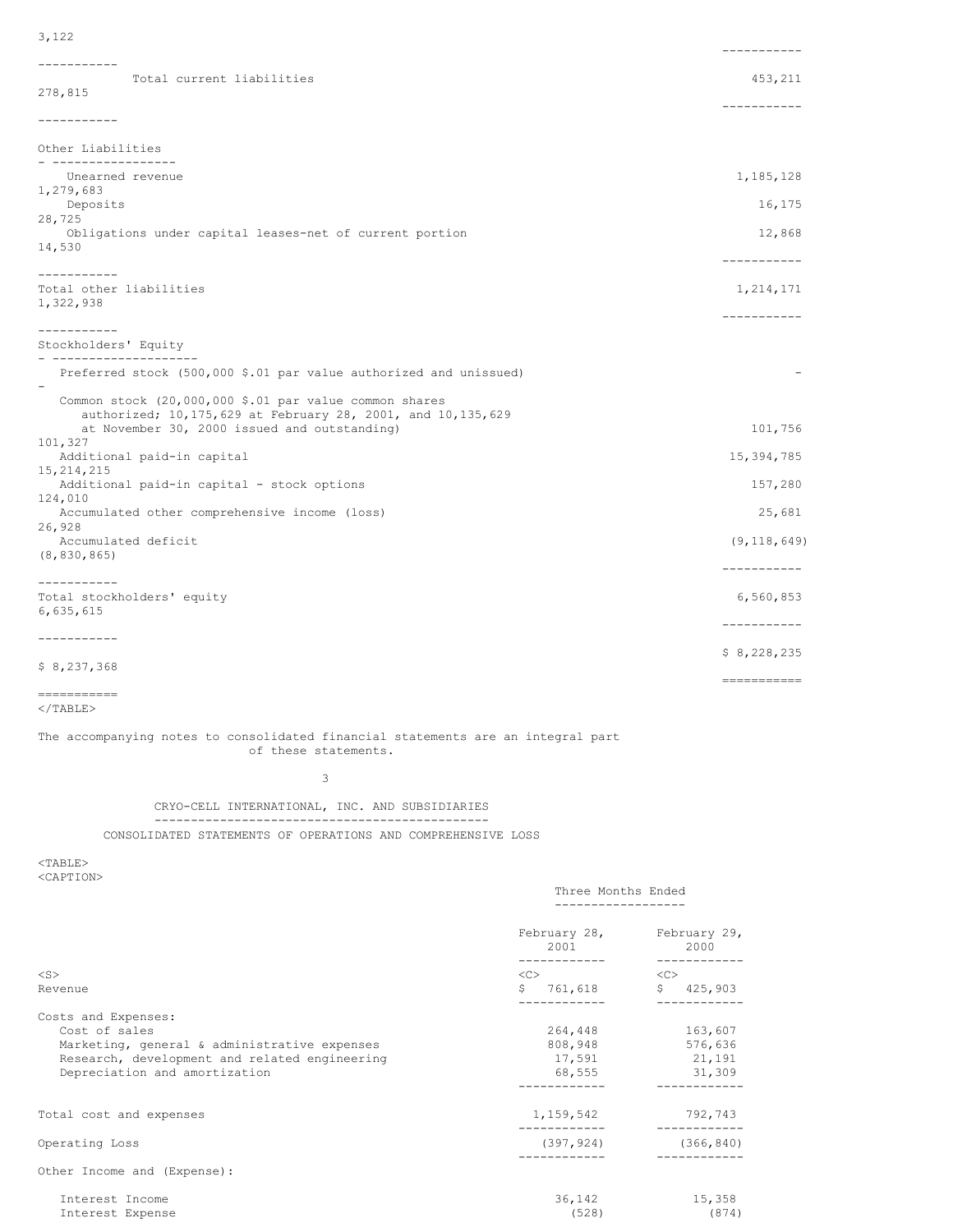| Other Income<br>Loss on Sale of Marketable Securities                 | 175,000<br>(100, 474)         |                           |
|-----------------------------------------------------------------------|-------------------------------|---------------------------|
| Total other income                                                    | 110,140                       | 14,484                    |
| Net Loss                                                              | \$ (287, 784)<br>------------ | \$ (352, 356)             |
| Net loss per share - basic and diluted                                | (50.03)<br>============       | (50.04)<br>============   |
| Number of Shares Used In Computation<br>Basic and diluted             | 10,142,485<br>============    | 9,294,435<br>============ |
| Comprehensive loss:<br>Net loss:<br>Other comprehensive income (loss) |                               | $(287, 784)$ $(352, 356)$ |
| Net increase (decrease) in value<br>of marketable securities          | (1, 247)                      | 377,639                   |
| Comprehensive income (loss)                                           | (289, 031)<br>-------------   | 25,283                    |
| Comprehensive loss per share - basic and diluted                      | (0.03)                        |                           |
| $<$ /TABLE>                                                           |                               |                           |

The accompanying notes to consolidated financial statements are an integral part of these statements.

# 4

## CRYO-CELL INTERNATIONAL, INC. AND SUBSIDIARIES ---------------------------------------------- CONSOLIDATED STATEMENT OF CASH FLOWS

<TABLE> <CAPTION>

|                                                             | ------------------          |                                   |
|-------------------------------------------------------------|-----------------------------|-----------------------------------|
|                                                             | 2001                        | February 28, February 29,<br>2000 |
| $<$ S $>$                                                   | $- - - - -$<br><<           | $- - - - -$<br><<                 |
| Cash Flows from Operating Activities                        |                             |                                   |
| Net Loss                                                    | \$(287, 784)                | \$ (352, 356)                     |
| Adjustments to reconcile net loss                           |                             |                                   |
| to cash used for operating activities:                      |                             |                                   |
| Depreciation and amortization                               | 76,562                      | 31,309                            |
| Loss on sale of marketable securities                       | 100,474                     |                                   |
| Issuance of common stock for interest and services rendered | 173,363                     | 34,132                            |
| Changes in assets and liabilities:                          |                             |                                   |
| Accounts receivable                                         | (43, 902)                   | (27, 921)                         |
| Prepaid expenses and other current assets                   | (83, 912)                   | (31, 707)                         |
| Deposits                                                    | (99, 300)                   | (4, 862)                          |
| Accounts payable                                            | 160,587                     | 12,533                            |
| Accrued expenses                                            | 14,193                      | 21,375                            |
| Refundable income taxes payable                             | <b>Service</b>              | (706)                             |
| Unearned revenue and deposits                               | (107, 105)<br>------------- | 48,329<br>------------            |
| Net cash provided by (used for) operating activities        | (96, 924)                   | (269, 874)                        |
| Cash flows from investing activities:                       |                             |                                   |
| Loan receivable - Saneron                                   | (50,000)                    |                                   |
| Purchases of property and equipment                         | (65, 414)                   | (192, 809)                        |
| Payments for intangible assets                              | (1, 040)                    | (15, 208)                         |
|                                                             | ------------                | ------------                      |
| Net cash provided by (used for) investing activities        | (116, 454)<br>____________  | (208, 017)<br>------------        |
|                                                             |                             |                                   |
| Cash flows from financing activities                        |                             |                                   |
| Proceeds from the sale of securities                        | 39,531                      | 21,000                            |
| Exercise of stock options                                   | 41,000                      | 433,580                           |
| Repayment of capital leases                                 | (2, 046)                    | (1, 702)<br>------------          |
| Net cash provided by financing activities:                  | ------------<br>78,485      | 452,878                           |
|                                                             | ------------                |                                   |
| Increase (decrease) in cash and cash equivalents            | (134, 893)                  | (25, 013)                         |
| Beginning of period                                         | 2,695,794                   | 1,555,190                         |
|                                                             |                             |                                   |

Three Months Ended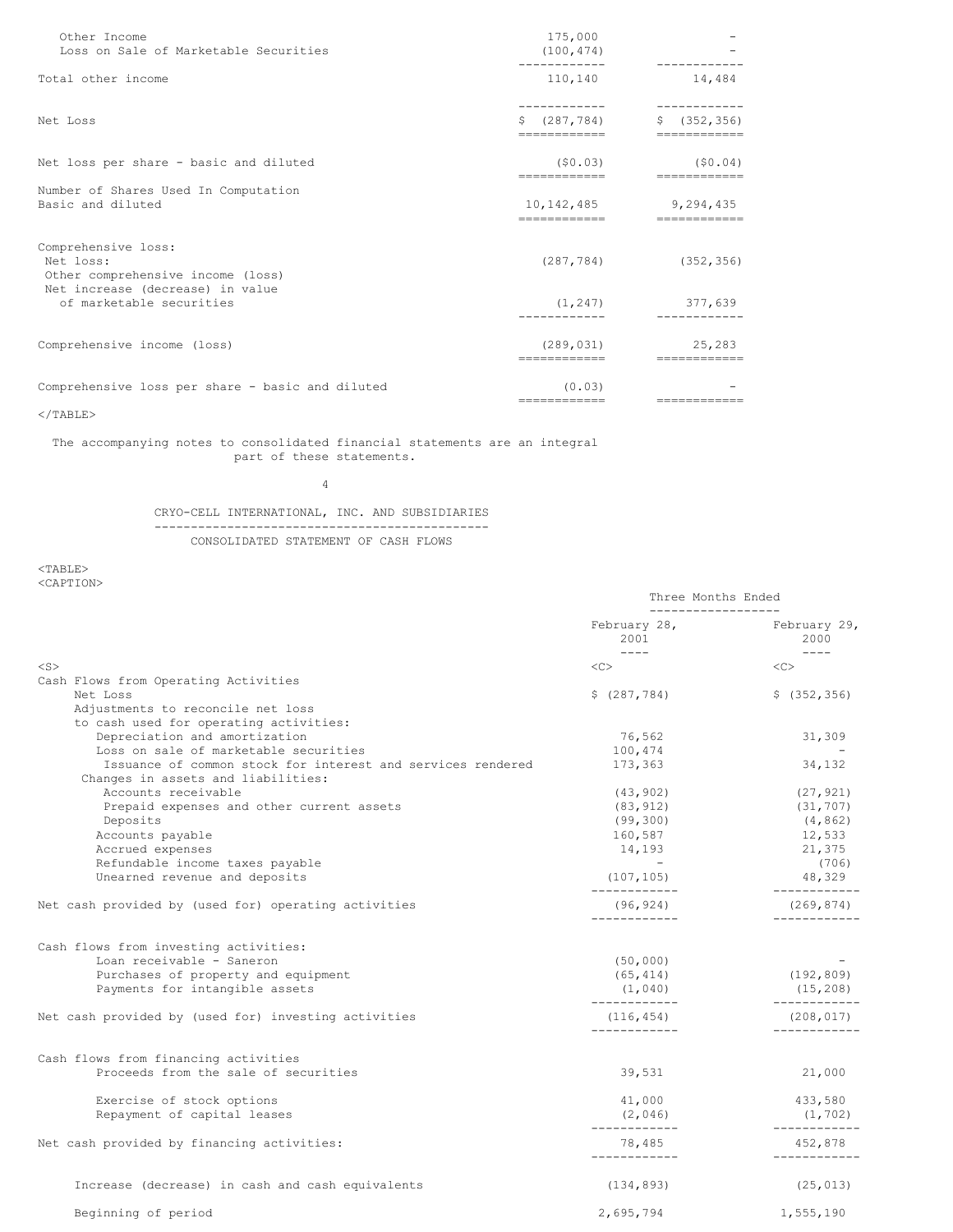| End of period                                     | \$2,560,901                                            | \$1,530,177                            |  |
|---------------------------------------------------|--------------------------------------------------------|----------------------------------------|--|
| Supplemental disclosure of cash flow information: | ____________<br>____________                           | ___________<br>------------            |  |
| <b>Tnterest</b>                                   | 528<br>Ŝ<br>____________                               | 874<br>________                        |  |
| Income taxes                                      | S<br>$\qquad \qquad =$<br>____________<br>____________ | S<br>-<br>____________<br>____________ |  |
| $\langle$ /TARLE>                                 |                                                        |                                        |  |

The accompanying notes to consolidated financial statements are an integral part of these statements.

5

CRYO-CELL INTERNATIONAL, INC. NOTES TO CONDENSED CONSOLIDATED FINANCIAL STATEMENTS February 28, 2001 (Unaudited)

NOTE 1 - FINANCIAL STATEMENTS - ------------------------------

The Consolidated Financial Statements including the Consolidated Balance Sheet as of February 28, 2001, Consolidated Statements of Operations for the three months ended February 28, 2001 and Consolidated Statement of Cash Flows for the three months ended February 28, 2001 have been prepared by the Company, without audit. In the opinion of Management, all adjustments (which include only normal recurring adjustments) necessary to present fairly the financial position, results of operations and changes in cash flows at February 28, 2001 and for all periods presented have been made.

Certain information and footnote disclosures normally included in consolidated financial statements prepared in accordance with generally accepted accounting principles have been condensed or omitted. It is suggested that these condensed financial statements be read in conjunction with the financial statements and notes thereto included in the Company's November 30, 2000 Annual Report on Form 10-KSB.

NOTE 2 - MARKETABLE SECURITIES - -------------------------------

#### Net/Tech International

In August 2000 Return on Investment Corporation (ROI) merged into Net/Tech International, Inc. (NTTI). ROI exchanged one share of common stock for twenty shares of NTTI common stock.

In November 1998 the Company's ownership percentage in Net/Tech International Inc. (NTTI) decreased to less than 20% of the outstanding shares of NTTI. In previous years, the Company accounted for its investment in NTTI using the equity method but as of the date upon which its ownership percentage fell below 20% the Company used the guidance in SFAS 115 Accounting for Certain Investment in Debt and Equity Securities, to account for the investment. Since NTTI stock was thinly traded and subject to considerable price fluctuation, if the Company were to attempt to sell large blocks of shares, it was unlikely that the Company would be able to obtain the exchange market value listed. This security was therefore subject to considerable market risk as well as subject to certain trading restrictions that limit the nuber of shares that can be sold during a 90-day period.

The Company recognized losses under the equity method for the NTTI investment during 1998 reducing the cost basis of the stock to \$0. An unrealized gain has been recorded as a component of stockholders equity in the amount of \$220,681 and \$730,099 to reflect the fair market value of the investment as of February 28, 2001 and February 29, 2000, respectively.

6

CRYO-CELL INTERNATIONAL, INC. NOTES TO CONDENSED CONSOLIDATED FINANCIAL STATEMENTS February 28, 2001 (Unaudited)

NOTE 2 - MARKETABLE SECURITIES (CONT'D) - ----------------------------------------

## Other Securities

In 1997 the Company acquired 100,000 shares of an equity security in payment for the sale of a Revenue Sharing Agreement. The original cost as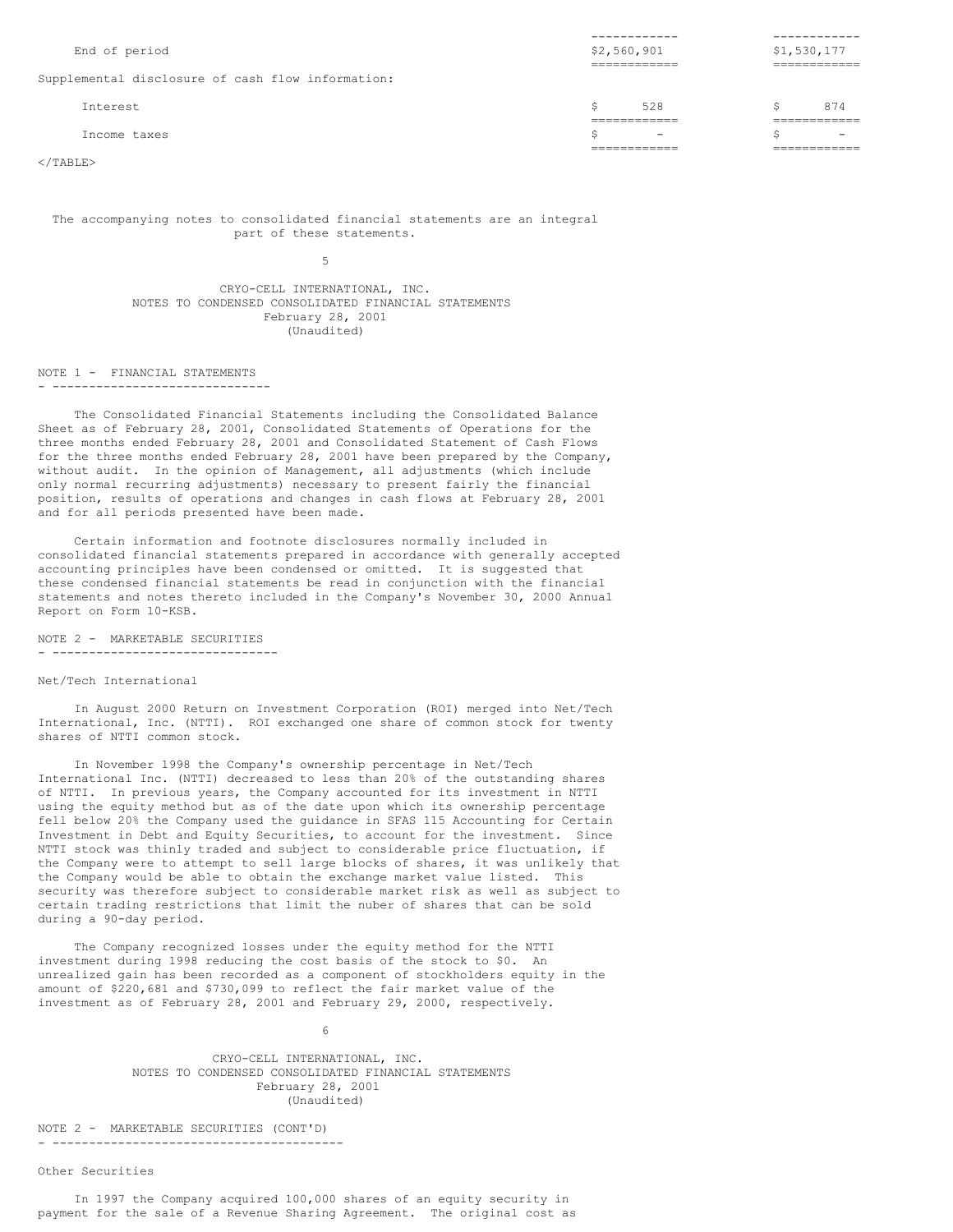determined by the trading price on the date of acquisition was \$400,000. In February 2001, the Company sold 35,000 shares. The gross proceeds from the sale was \$39,531, which resulted in a loss of \$100,474, which is recognized as a Loss on the Sale of Securities. The fair value of this security as of February 28, 2001 and February 29, 2000 was \$65,000 and \$118,750, respectively and the unrealized holding loss on this security was \$195,000 and \$281,250 as of February 28, 2001 and February 29, 2000, respectively.

# NOTE 3- COMMITMENTS AND CONTINGENCIES

- ---------------------------------------

In June 1998, the Company entered into an agreement with World Medical Match, a non-profit corporation, whose mission includes assisting the poor with funds to provide them access to medical matching opportunities. The agreement states that World Medical Match agrees to grant the Company \$50,000 for the purpose of paying for 200 U-Cord/TM/ stem cell collection kits and the first year of cryogenic storage for the benefit of indigent expectant parents. Upon execution of the agreement the Company was granted \$25,000, which is classified as a deposit on the balance sheet. The Company is currently working with local medical practices, hospitals, and other medical industry organizations to implement this project.

In January 2000 the Company extended its marketing agreement with Lamaze Publishing Company to sponsor the Lamaze You and Your Baby tutorial tape and full page advertisements in the Lamaze Parent Magazine at a cost of \$213,362. In July 1999, the Company was informed that Lamaze Publishing Company was acquired by iVillage, Inc., a leading online women's network. The Company's agreements with Lamaze will remain in tact, including the exclusivity provisions as the only cord blood preservation company on the Lamaze You and Your Baby educational videotape through the year 2003.

On April 6, 2000, the Company entered into a renewable agreement with COLTEC, Ltd. for the exclusive license to market the Company's U-CORD program in Europe. The marketing rights allow COLTEC, Ltd. to directly market the U-CORD program, sell revenue sharing agreements or further sub-license the marketing rights throughout Europe. The Company received \$1,400,000 in cash and licensing fees of 10.5% to 20% of adjusted U-CORD processing and storage revenues to be generated in Europe, and granted COLTEC, Ltd. a three year option to purchase 100,000 shares of the Company's common stock (\$8.00 exercise price) and will issue up to 100,000 additional options (\$12.00 exercise price) as needed, to facilitate sales of sub-licensing and/or revenue sharing agreements in Europe. The Company recognized \$465,000 of the licensing fees in fiscal 2000 and \$175,000 as of February 28, 2001. Subsequent to the licensing agreement date, COLTEC, Ltd. formed a corporation, CRYO-CELL Europe, B.V. to engage in the cryogenic cellular storage business under the agreement. On September 19, 2000, the Company entered into an agreement to purchase approximately 6% of CRYO-CELL Europe, B.V. In October and November 2000, the Company paid \$1,000,000 for 38,760 shares of the capital stock of CRYO-CELL Europe, B.V. which the Company owned on January 24, 2001.

> CRYO-CELL INTERNATIONAL, INC. NOTES TO CONDENSED CONSOLIDATED FINANCIAL STATEMENTS February 28, 2001 (Unaudited)

7

#### NOTE 4 - LEGAL PROCEEDINGS - ---------------------------

On or about July 11, 1996, CRYO-CELL filed suit in San Francisco Superior Court against the University of Arizona, Dr. David Harris and Cord Blood Registry, Inc. (CBR). The suit claimed breach of contract and other related business torts. After settlement discussions were unproductive, the University of Arizona counter-sued CRYO-CELL for breach of contract and negligent misrepresentation on March 27, 1997.

On July 20, 1998, as a result of the evidence, the jury awarded \$1,050,000 against Defendant University of Arizona. In addition, an award of \$120,000 was granted against the University of Arizona and David Harris, individually, for misappropriation of trade secrets. The court rejected three post-trial motions by the University of Arizona including a request to reduce the award or set aside the verdict.

On or about September 27, 1999 the Company accepted the University's offer of \$800,000 and settled the matter. On September 30, 1999, the Company received \$441,000 from the University of Arizona. The remaining balance of \$359,000 is being held in escrow, to satisfy a legal lien filed November 4, 1998 by the Company's previous attorneys, Horwitz and Beam. The Company disputes their position and has countersued Horwitz and Beam for malpractice and is seeking \$1,000,000 in compensatory damages and an unspecified amount of punitive damages deemed appropriate by the court. CRYO-CELL retained the services of Horwitz & Beam, a California law firm, to handle the above described lawsuit including its allegations against CBR for interference in a legitimate contract between two parties and unfair business practices, among other claims. The court granted a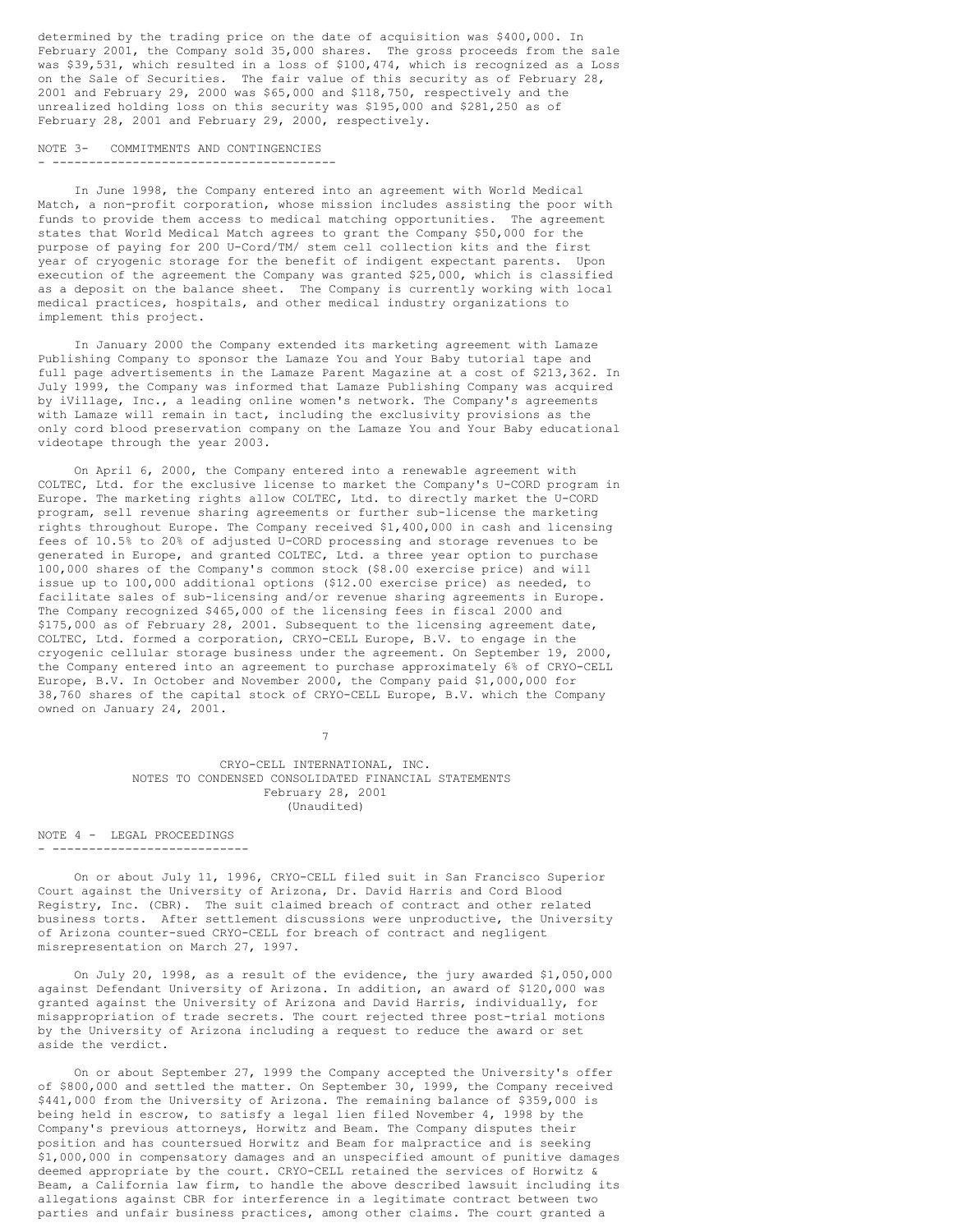summary judgment dismissal in favor of CBR. CRYO-CELL believes that Horwitz & Beam mishandled the CBR aspect of the case and certain aspects of its case against the University of Arizona. There is a dispute concerning the amount of fees owed by the Company to Horwitz & Beam.

On March 8, 1999, the Company, the Company's CEO and Chairman, the Company's Executive Vice President, and the Company's legal counsel were named as the defendants in a lawsuit filed in the Superior Court of Orange County, California by Horwitz & Beam, the attorneys which had represented CRYO-CELL in its suit against the University of Arizona et al. The plaintiff alleges breach of contract and seeks payment of \$129,822 in allegedly unpaid fees and costs associated with the University of Arizona litigation. The plaintiff also asserts claims of misrepresentation. In reference to these misrepresentation claims, plaintiff has filed a Statement of Damages, which asserts \$1,000,000 in general damages and \$3,500,000 in punitive damages.

The Company believes there is no merit to the suit and that none of the claimed \$129,822 in fees is due and owing under the contract. The Company believes that Horwitz & Beam brought this action and improperly sought punitive damages for the purpose of interfering with the Company's efforts to raise and maintain additional capital.

Accordingly, on June 14, 1999, the Company filed: (1) an answer denying all liability; (2) a counterclaim for breach of contract and malpractice, seeking in excess of \$1 million in compensatory damages arising from the malpractice; (3) a motion to dismiss the individual defendants for lack of jurisdiction; and (4) a motion to dismiss all punitive damages allegations against the Company.

On December 17, 1999, Judge Alicemarie H. Stotler of the United States District Court in the Central District of California, issued an Order in which she: (1) granted CRYO-CELL International, Inc.'s ("CRYO-CELL") Motion to Strike Punitive Damages and Dismiss Part of the Complaint; (2) granted Daniel Richard's, Mark Richard's and Gerald F. Maass' (the "Individual Defendants") Motion to Dismiss Complaint for Lack of Personal Jurisdiction; and (3) granted in part and denied in part Horwitz & Beam, Inc.'s ("H&B") Motion for Order Dismissing Counterclaim and/or Strike Portions Thereof. As discussed

8

CRYO-CELL INTERNATIONAL, INC. NOTES TO CONDENSED CONSOLIDATED FINANCIAL STATEMENTS February 28, 2001 (Unaudited)

NOTE 4 - LEGAL PROCEEDINGS - ---------------------------

in more detail below, the net effect of this order was to reframe the Complaint as a fee dispute, as opposed to a multi-million dollar claim for fraud against CRYO-CELL and its corporate officers. By its order, the Court has barred recovery in this action against the Individual Defendants, and has reduced CRYO-CELL's exposure from over \$3.5 million dollars to \$129,822, plus a possible award of attorneys' fees.

By granting CRYO-CELL's Motion to Strike Punitive Damages and Dismiss Part of the Complaint, the Court dismissed H&B's Fourth Claim for Relief for intentional misrepresentation, i.e., fraud, against CRYO-CELL and the Individual Defendants. The Court held that the promises purportedly made to H&B concerning the opening of an "escrow," even if not ultimately fulfilled, were not fraudulent. In fact, the Court said that "although the Individual Defendants clearly made representations that an 'escrow' would be established, their not having done so, in light of uncertainties of the future course of litigation and their misgivings of plaintiff's performance, suggests nothing more than a negotiation of payment terms."

The Court granted CRYO-CELL's Motion to Strike Punitive Damages Claims with respect to H&B's Fifth Claim for Relief because such damages are not available in connection with negligence claims. Having dismissed the Fourth Claim for Relief for Fraud, H&B's motion to strike the punitive damages claimed in connection therewith was rendered moot.

#### NOTE 5 STOCKHOLDERS' EQUITY - ------------------------------

During 2000, the Company received \$21,000 in cash proceeds from the sales of 5,000 shares of its common stock through private placements. The Company also issued 879,250 common shares to option holders who exercised these options in 2000 for \$2,540,203. As of February 28, 2001 the Company issued 18,000 shares of its common shares to option holders who exercised options for \$41,000.

The Company made payments for consulting services through the issuance of common stock. Consulting fees of \$40,000 were paid by the issuance of 10,000 common shares during the first quarter of fiscal 2001. The Company also issued 15,000 shares of its common stock to the University of South Florida per the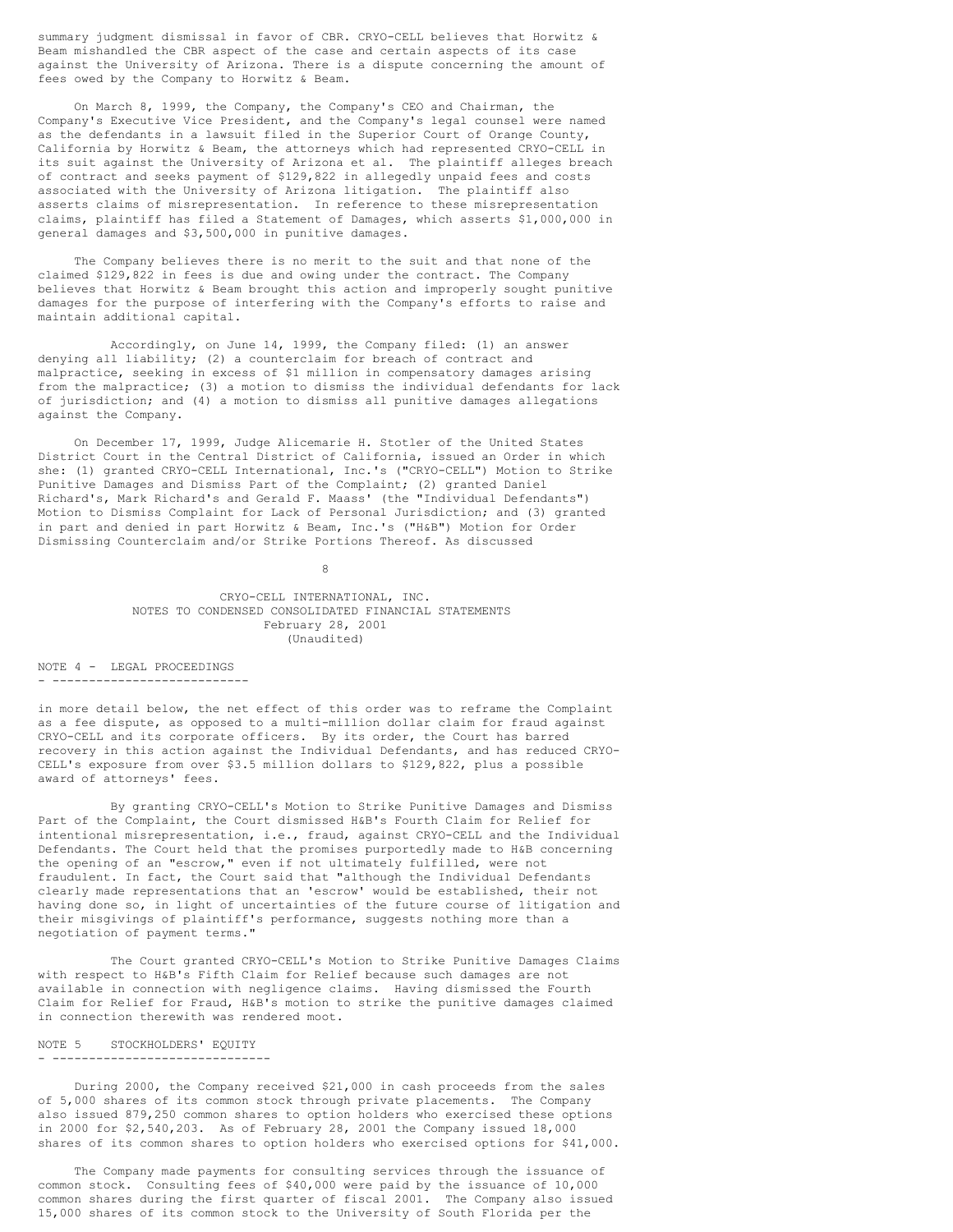agreement made between the University and CCEL Bio-Therapies, Inc., a subsidiary of the Company, during the first quarter of 2001.

The Company applies Accounting Principles Board Opinion No. 25, "Accounting for Stock Issued to Employees" (APB 25) and related interpretations in accounting for its stock options. Accordingly, compensation expense is recognized for the amount of the excess of the market price over the exercise price on the date of the grant.

In 2000, the Company incurred \$124,010 in consulting expenses based on the amortization portion of options issued to purchase 471,980 shares of the Company's common stock. In February 2001 \$33,270 is recognized as consulting expenses based on the amortization portion. These options expire through 2004.

The Black-Scholes option-pricing model was developd for use in estimating the fair value of traded options that are fully transferable. The Company's options have the characteristics significantly different from those of traded options. In addition, option valuation models require the input of highly subjective assumptions, including the expected stock price volatility.

9

CRYO-CELL INTERNATIONAL, INC. NOTES TO CONDENSED CONSOLIDATED FINANCIAL STATEMENTS February 28, 2001 (Unaudited)

#### NOTE 6 AGREEMENTS - --------------------

#### Arizona

On February 9, 1999, the previous agreements with the Company's Arizona Revenue Sharing investors were modified and replaced by a Revenue Sharing Agreement for the state of Florida for a price of \$1,000,000. Under the terms of this agreement the Company credited the investors' previously paid \$450,000 toward the purchase of the Revenue Sharing Agreement. The balance of \$550,000 will be paid through their Revenue Sharing entitlements to their share of net storage revenues. The Revenue Sharing Agreement applies to net storage revenues originating from specimens from within the state of Florida. The Revenue Sharing Agreement entitles the investors to net revenues from a maximum of 33,000 storage spaces and cancels the investor's obligation to provide the Company with \$675,000 plus accrued interest under the prior Arizona agreement.

#### Illinois

In 1996, the Company signed agreements with a group of investors entitling them to an on-going 50% share in the Company's portion of net storage revenues generated by specimens stored in the Illinois Masonic Medical Center. Since the Company will no longer be storing new specimens in Chicago, the agreements were modified in 1998 to entitle the investors to a 50% share of the Company's portion of net revenues relating to specimens originating in Illinois and its contiguous states and stored in Clearwater, Florida for a maximum of up to 33,000 spaces. The revenue generated by this Single Unit Revenue Sharing Agreement was \$1,000,000.

#### Bio-Stor, LLC

On February 26, 1999, the Company modified all previous agreements with Bio-Stor, LLC. The modified agreement enters Bio-Stor into a Revenue Sharing Agreement for the state of New York. The Company will credit Bio-Stor's \$900,000 (previously paid) toward the purchase of 90% of its 50% share in CRYO-CELL's portion of net storage revenues generated by the specimens originating from the Company's clients in the state of New York for up to 33,000 shared spaces. This agreement supersedes all other agreements between Bio-Stor, LLC and the Company.

#### Tenet HealthSystem Hospitals, Inc.

On November 30, 1996, the Company signed agreements with OrNda HealthCorp. Two "one-third" Revenue Sharing Agreements were purchased in which OrNda paid the Company \$666,666. OrNda was acquired by Tenet Healthcare Corporation, which agreed to be bound by the terms of the OrNda agreements. The agreements were renegotiated and the Company will store all Tenet originated specimens at its headquarter's lab in Clearwater, Florida while paying Tenet a revenue sharing entitlement.

#### New Jersey

On November 30, 1999, the Company entered into agreements with two investors entitling them to on-going shares in a portion of CRYO-CELL's net storage revenue generated by specimens originating from within the state of New Jersey. Deposits totaling \$50,000 were received upon signing of the agreements and the remaining \$450,000 was originally due in May 2000. In May 2000 the original due date for the remaining balance was extended to April 2001. As of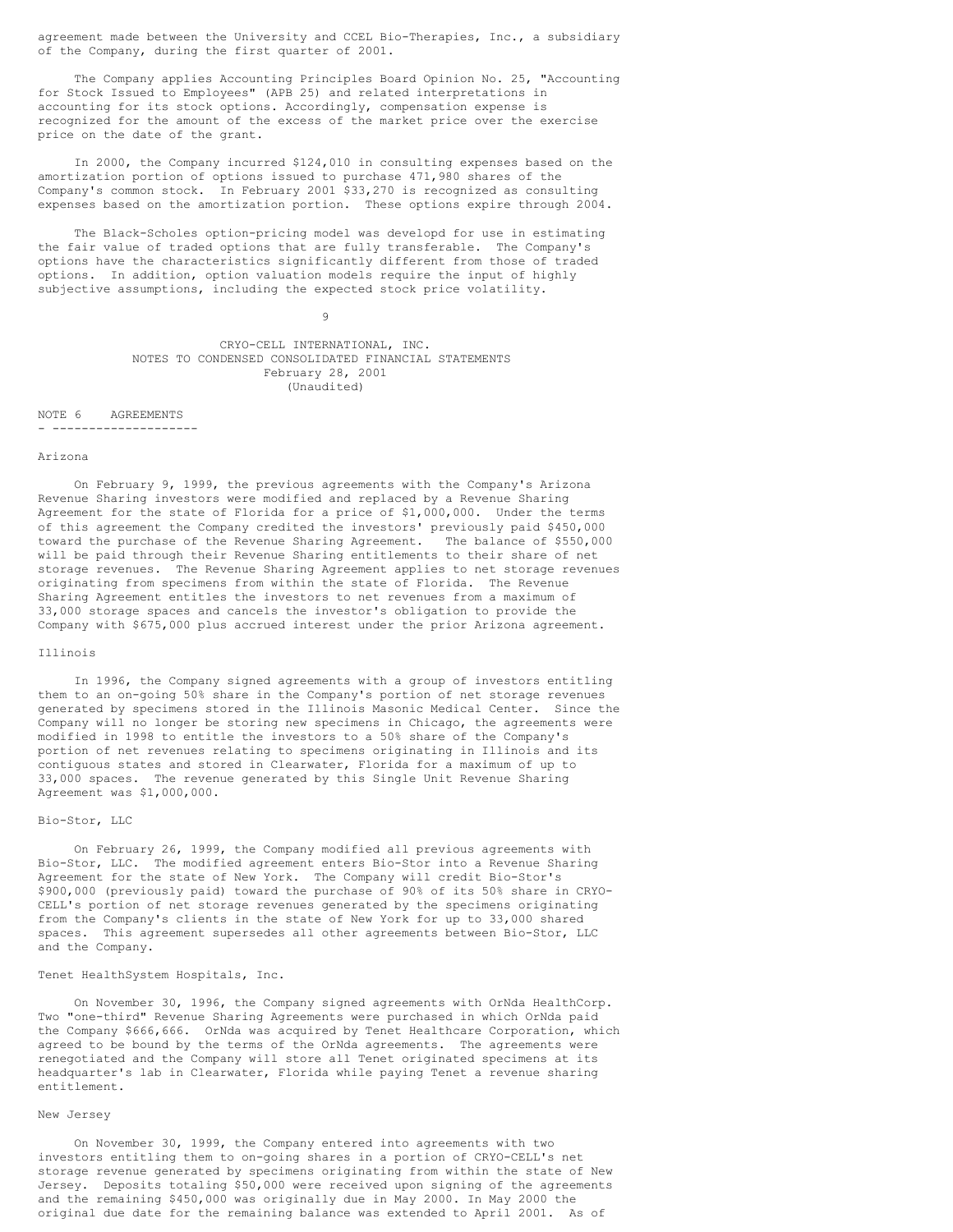February 28, 2001 the remaining balance due is \$380,000. Upon receipt of the balance due the investors will be entitled to a portion of net storage revenues generated to a maximum of 33,000 storage spaces.

 $10$ 

## CRYO-CELL INTERNATIONAL, INC. NOTES TO CONDENSED CONSOLIDATED FINANCIAL STATEMENTS February 28, 2001 (Unaudited)

NOTE 6 AGREEMENTS (CONT'D) - -----------------------------

#### Saggi Capital

In November 1998, the Company entered into an investor relations agreement with Saggi Capital Corporation. Saggi Capital agreed to provide various business consulting and investor relations services for the Company. Per the agreement the Company registered 200,000 options to purchase the Company's common stock at an exercise price of \$1.00 per share. These options have been exercised and common stock has been issued to Saggi. The Company did not recognize an expense on the issuance of these options since the Company's common stock was trading below the exercise price on the date of grant. In January 2000, the Company renewed its contract with Saggi Capital. The Company has terminated this agreement effective January 2001.

## Women & Infants' Hospital of Rhode Island

In June 1998, the Company signed an agreement with Women & Infants' Hospital of Rhode Island ("hospital") for the establishment of a commercial placental/umbilical cord blood bank at their Providence, Rhode Island medical facility. The hospital will be offering its stem cell banking services to parents of approximately 9,000 babies who are born each year at this facility. Under the terms of the agreement the hospital will provide the space and utilities, liquid nitrogen supply, technician, etc. CRYO-CELL will be responsible for the billing activities. The storage revenues will be divided 75% to the Company and 25% to the hospital, while the hospital is entitled to 100% of the processing revenue. Additionally, if processing revenue is insufficient to cover the fixed costs of the cord blood bank, CRYO-CELL will be responsible to pay the shortfall. In order to cover the possible shortfall the hospital required \$50,000 to be placed in escrow. The \$50,000 is classified as cash on the balance sheet.

## Other Agreements

On November 5, 1998 an agreement previously entered into by the Company with a private investor was revised. Per the terms of the original agreement, the investor had purchased 10% of a Revenue Sharing Agreement in the state of New Jersey. The new agreement has transferred the \$100,000 investment to the state of New York. Under the revised agreement the investor will receive 10% of the 50% share in CRYO-CELL's portion of net storage revenues generated by the specimens originating from the Company's clients in the state of New York for up to 33,000 spaces.

#### University of South Florida at Tampa

In February 2000, the Company, through its subsidiary CCEL BIO-THERAPIES, Inc., entered into a research agreement with the University of South Florida at Tampa to collaborate on a technology for the potential treatment of a number of debilitating degenerative diseases. The research project is to be conducted at the University's laboratory facilities. In March 2000, the Company transferred \$200,000 to CCEL BIO-THERAPIES, Inc. to meet its funding commitment. CCEL BIO-THERAPIES, Inc. and the University are co-assignees of a filed patent application covering the technology. An application has been made for federal grants (SBIR and STTR research grants) on behalf of the Company and CCEL BIO-THERAPIES, Inc. In addition, an application is being filed for a State of Florida I-4 matching grant. The Company has been granted worldwide marketing rights for any product developed as a result of this research program. Under the terms of the agreement, the University will receive standard royalty payments on any product sales. In February 2001, the Company paid the University an initial \$100,000 license payment with the issuance of 15,000 shares of the Company's common stock.

11

CRYO-CELL INTERNATIONAL, INC. NOTES TO CONDENSED CONSOLIDATED FINANCIAL STATEMENTS February 28, 2001 (Unaudited)

NOTE 7 RECEIVABLE LITIGATION - -------------------------------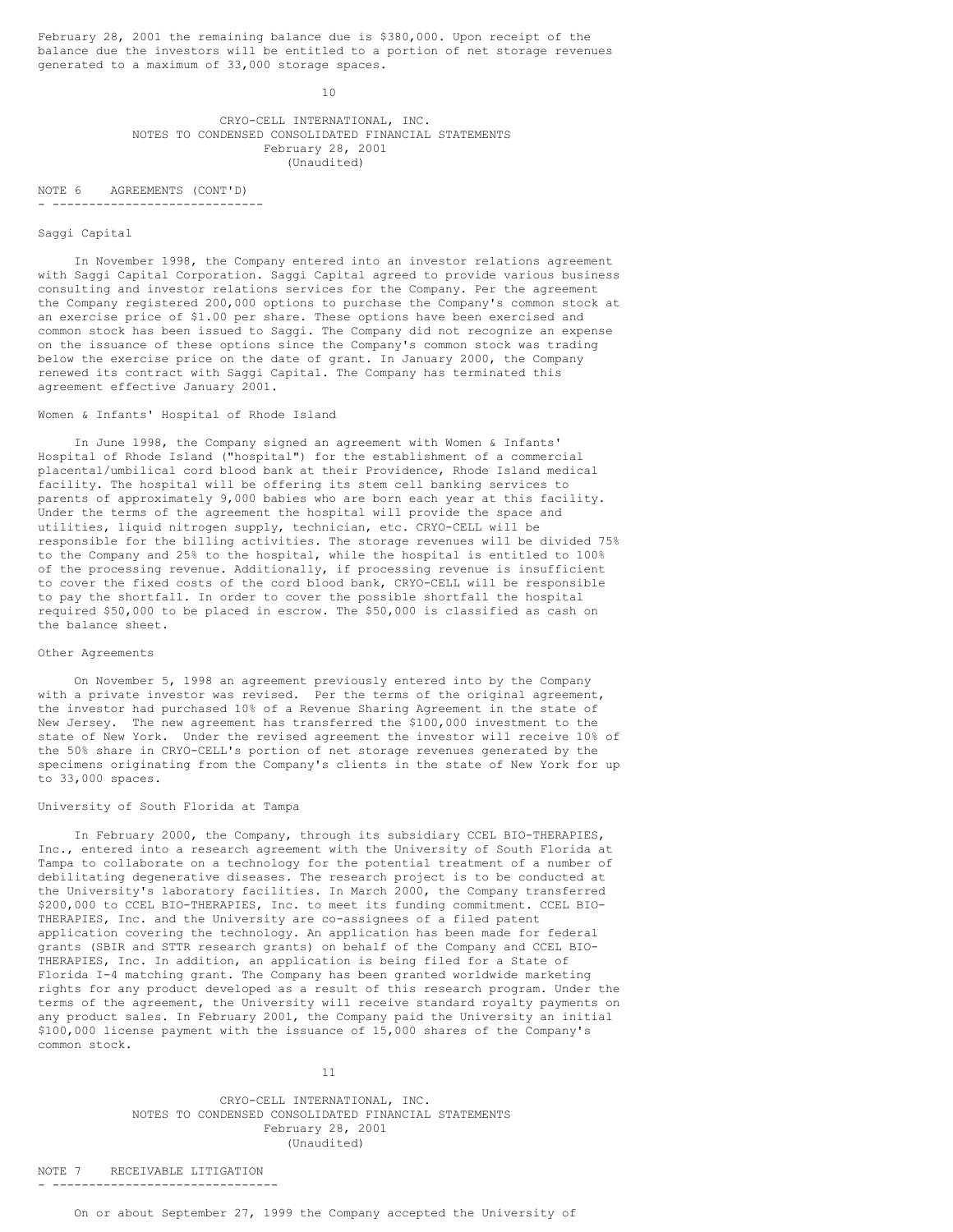Arizona's offer of \$800,000 to settle its litigation. In September 1999, the Company received \$441,000 from the University of Arizona leaving a balance of \$359,000 that is being held in escrow to satisfy a legal lien filed November 4, 1998 by the Company's previous attorneys, Horwitz and Beam. The Company reduced the award to \$510,178 and recognized this as gain on litigation. This reduction includes a 20% contingency fee (\$160,000) to the Company's previous attorneys and \$129,822 in contested legal fees that the Company feels are not due and owing under the contract (See Note 4). When the \$289,822 is netted against the \$359,000 held in escrow the result is a receivable balance of \$69,178. The Company has requested the release of the \$69,178 from escrow, which is the excess of 20% of the \$800,000 actual settlement amount. The overage is a result of the Company's settlement of the \$1,170,000 original jury award.

# Item 2. Management's Discussion and Analysis or Plan of Operation.

CRYO-CELL International, Inc. was incorporated on September 11, 1989 in the state of Delaware. It is engaged in cryogenic cellular storage and the design and development of cellular storage devices. The Company's current focus is on the processing and preservation of umbilical cord (U-Cord/TM/) blood stem cells for autologous/sibling use. Having recently celebrated its 10-year anniversary, the Company believes that it is the fastest growing commercial firm currently specializing in separated umbilical cord blood stem cell storage. CRYO-CELL has pioneered several technologies that allow for the processing and storage of specimens in a cryogenic environment. The Company's original mission of affordability for U-Cord blood preservation remains in effect. These technologies include a process for the storage of fractionated (separated) U-Cord stem cells and the development and patenting of the first computer controlled, robotically operated cryogenic storage system. Its headquarters facility in Clearwater, FL handles all aspects of its business operations including the processing and storage of specimens in one site. Several other companies involved in commercial cell banking rely on shipping their specimens elsewhere for processing and storage.

It is the Company's mission to make expectant parents aware of the potential medical benefits from preserving stem cells and to provide them the means and processes for collection and storage of these cells. Today, stem cell transplants are known and accepted treatments for a number of life-threatening diseases. With continued research in this area of medical technology, other avenues for their potential use and expansion are being explored. A vast majority of expectant parents are simply unaware that umbilical cord blood contains a rich supply of stem cells and that they can be collected, processed and stored for the potential future use of the newborn and possibly related family members. A baby's stem cells will remain a perfect match for the baby throughout its life and have a 1-in-4 chance (or better) of being a perfect match for a sibling. There is no assurance, however, that a perfect match could treat certain diseases. Today, it is still common for the cord blood (the blood remaining in the umbilical cord and placenta) to be discarded at the time of birth as medical waste. Obviously, the Company believes that no U-Cord specimen should be discarded when it could possibly save a life.

Given the potential benefits of U-Cord stem cell preservation, the number of stored parents of newborns participating in stem cell preservation is still relatively small compared to the number of births (four million per annum) in the United States alone. Critical reasons for this low level of market penetration are the misperception of the high cost of stem cell storage as well as a general lack of awareness of the benefits of stem cell preservation programs. However, evolving medical technology could significantly increase the utilization of the U-Cord blood for transplantation and/or other types of treatments. A number of competitors in this market have been charging upwards of \$1000 - \$1500 for this stem cell

12

preservation plus higher annual fees for storage than the Company charges. The cost is usually not covered by insurance. The Company has made this procedure affordable and within financial reach of most families. The growth and profitability of the Company should come from increases in stem cell specimen storage volume driven by its marketing approaches, resulting in an increasing base of annual stem cell storage renewal fees.

In June 1998, the Company signed an agreement with Women & Infants Hospital of Rhode Island. The Company has offered Its U-Cord program services for the potential medical benefit of the approximately 9,000 babies born annually at the hospital.

During 2001, all U-Cord/TM/ blood processing and preservation will be done at the Company's facility. It is anticipated that this shift in focus will limit the number of new Lifespan/SM/ Center implementations in the future.

During the period since its inception, the Company's research and development activities have principally involved the design and development of its cellular storage systems ("CCEL Cellular Storage System") and in securing patents on the same.

The Company believes that its long-term cellular storage units can provide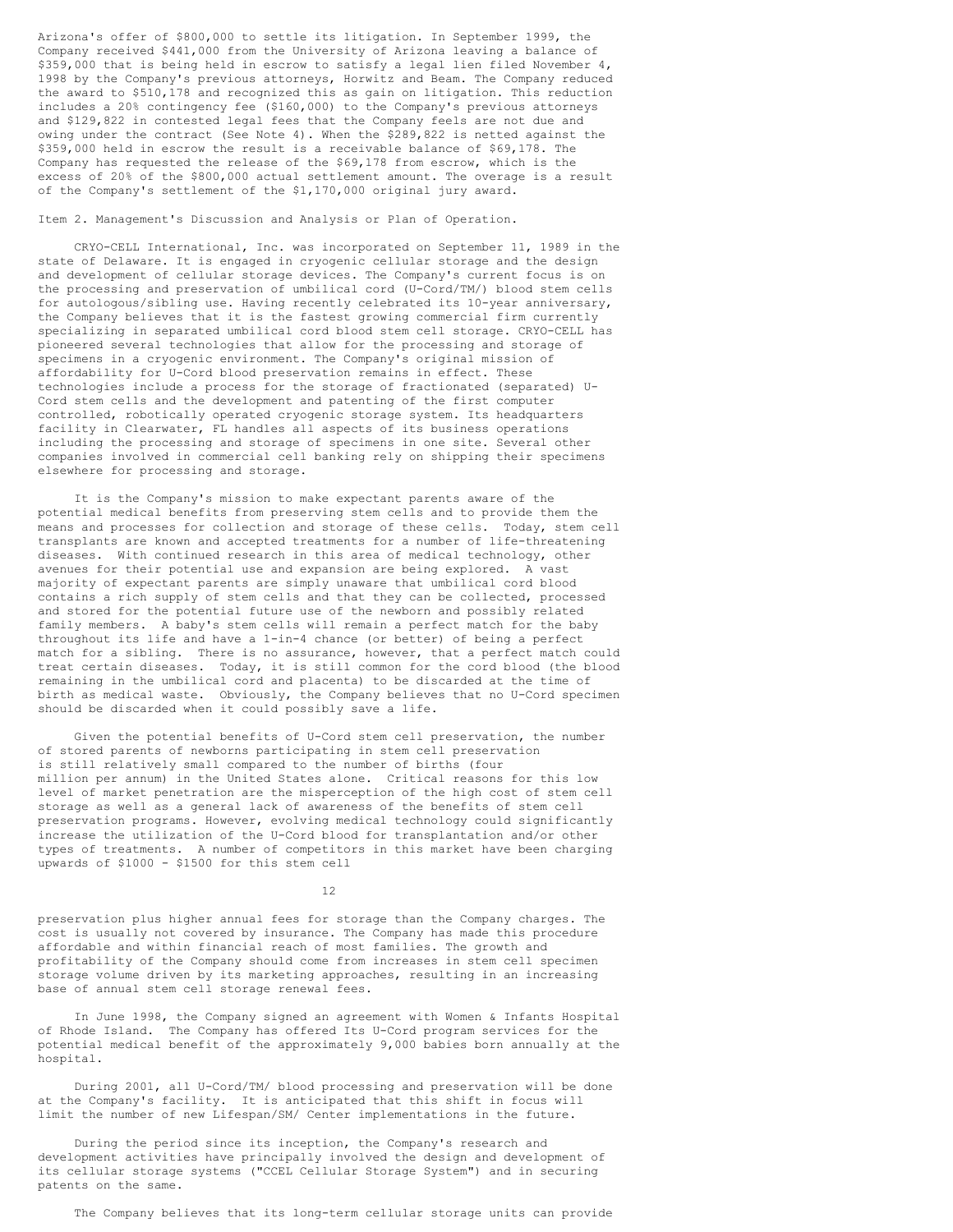an improved ability to store cells or other material in liquid nitrogen, its vapors or other media. The units are controlled by a computer system, which robotically inserts vials in pre-selected storage areas inside the chamber. Additionally, the stored material can be robotically inserted or retrieved by computer on an individual basis without all of the remaining specimens being exposed to ambient temperature. The efficient use of storage space and a dual identification system for inventory control is a competitive advantage for the Company. The Company is the assignee of all patents on the units.

Other cryopreservation systems are manually operated and can expose the laboratory technician to liquid nitrogen when inserting or retrieving specimens. Moreover, the use of these units exposes the remaining stored specimens to ambient temperature whenever specimens are inserted or retrieved. The Company has designed and holds patents on a system which makes use of the latest in computer, robotics and bar code laser scanning identification technologies. The unit is currently assembled by an independent manufacturer utilizing the Company's patented designs.

In February 1999, the Company was granted a patent on the CCEL III computer controlled robotically operated cellular storage system which is designed to be multi-functional. When completely developed the unit will be able to store more than 35,000 5ml vials, and many times that number of smaller vials. Because the CCEL III is multi-functional it is currently being evaluated for various other uses.

The following is a discussion and analysis of the financial condition and results of operations of the Company for the quarter ended February 28, 2001 as compared to the same period of the prior year.

#### General

To increase awareness of its services, the Company has invested in a variety of marketing programs designed to educate expectant parents and those medical caregivers to whom they turn to for advice.

The Company markets its preservation services to expectant parents and by distributing information to obstetricians, pediatricians, Lamaze instructors and other, childbirth educators, certified nurse-midwifes and other related healthcare professionals. The Company has clinical educators based in several regions who work with the medical community and with expectant parents to educate them on cord blood stem cell preservation. The Company also has a clinical support team of specially trained nurses who are available 24 hours, 7 days a week to educate expectant parents and the medical community on the life-saving potential of cord blood stem cell preservation. In addition, the Company exhibits at conferences, trade shows and other media focusing on the expectant parent market. The

13

Company is realizing an increasing level of interest from its Web site, www.CRYO-CELL.com.

In January 2000 the Company renewed its agreement with the Lamaze Publishing Company to sponsor the Lamaze You and Your Baby tutorial tape. The agreement has been extended for three (3) years and calls for Lamaze to distribute the videotape to 1.8 million women in their third trimester of pregnancy. Over 90% of first time mothers and 45% of the pre-natal market avail themselves of the Lamaze Institute for Family Education proven instruction programs. The tutorial tape, which is distributed by approximately 9over 10,000 instructors, discusses the importance of cord blood storage and refers viewers to the full-page ad that the Company has placed in the Lamaze Parents Magazine, which is distributed to 2.4 million expectant mothers. During 2000, 600,000 You and Your Baby CD's were distributed through WAL-MART stores for the first time. The Company also places an ad in Lamaze para Padres, Lamaze Publishing's magazine for Hispanic mothers-to-be. The Company has exclusivity on the tutorial tape in the cord blood storage category and first right of refusal for renewal of the agreement beyond 2003.

In March 2000, the Company became a sponsor of the 2000 ACOG (American College of Obstetricians and Gynecologists) Meeting CD-ROM. The CD includes a segment on the Company's U-Cord/TM/ program and was distributed to approximately 40,000 ACOG members in November 2000. The Company is the only cord blood preservation firm featured on the CD-ROM.

In March 2000, the Company launched its Mother to Mother/TM/ Educational Network program to offer the Company's umbilical cord blood preservation program to expectant parents. The network is comprised of clients who have stored their newborn's U-Cord blood stem cells with the Company. These independent contractors contact expectant parents, OB/GYN's and medical caregivers advising them of the Company's affordable service.

The Company's advertisements have appeared in, or are scheduled for insertion in, several national targeted prenatal magazines including American Baby, Pregnancy, Baby Talk and Fit Pregnancy. Expectant parents have also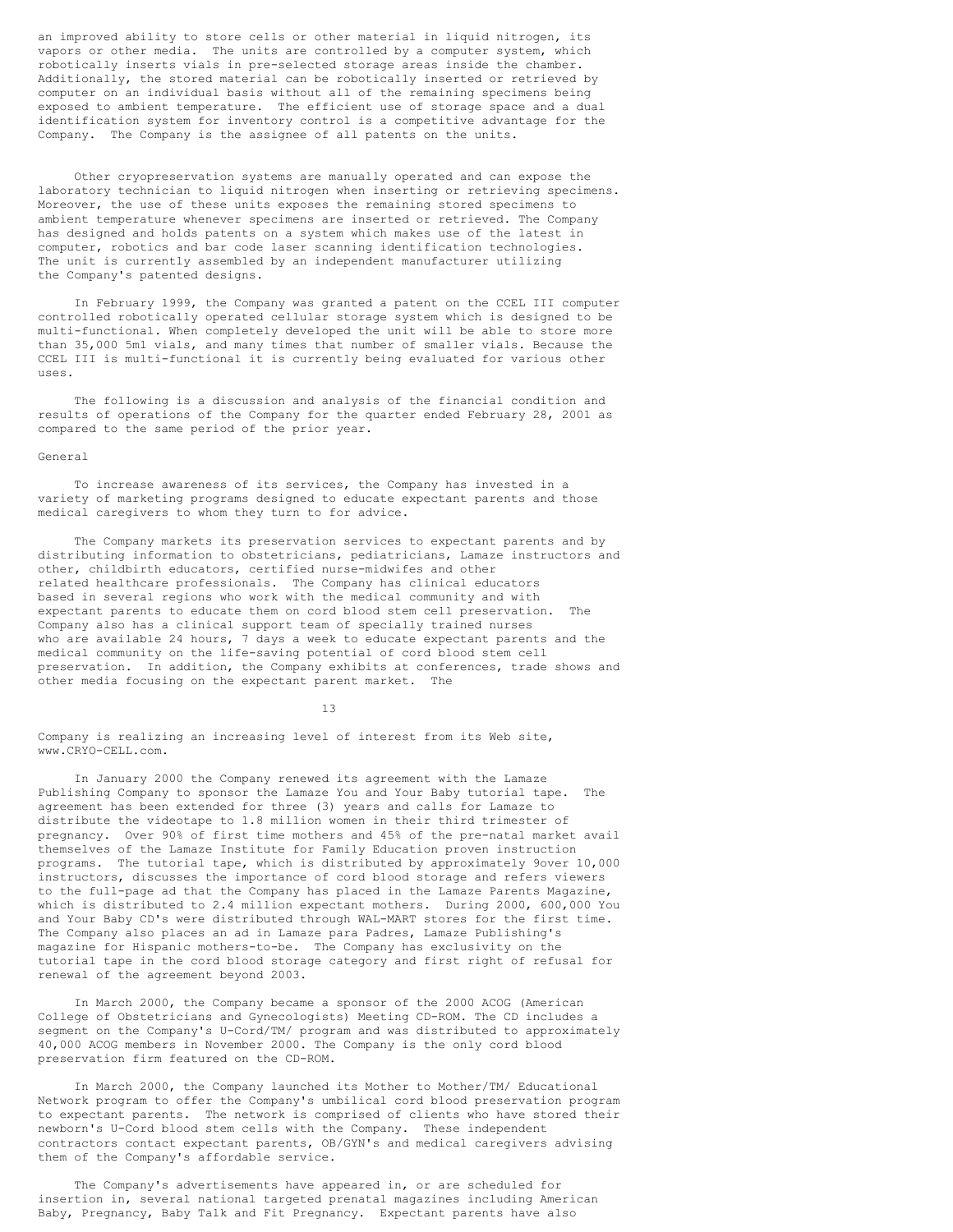received information via emails and newsletter links through BabyCenter.com. BayNews 9, a CNN affiliate, and NewsChannel 10 have both carried stories about CRYO-CELL's affordable service.

In January 2001, the Company established the Grandparent's Legacy Program. Through this program, grandparents can provide the gift of cord blood stem cell preservation for their grandchildren.

In September 1999, the Company was granted a Blood Bank license to operate in the state of New Jersey. The Company is now authorized to operate in all 50 states.

In February 2000, the Company, through its subsidiary CCEL BIO-THERAPIES, Inc., entered into a research agreement with the University of South Florida at Tampa to collaborate on a technology for the potential treatment of a number of debilitating degenerative diseases. The research project is being conducted at the University's laboratory facilities. In March 2000, the Company transferred \$200,000 to CCEL BIO-THERAPIES, Inc. to meet its funding commitment under this agreement. CCEL BIO-THERAPIES, Inc. and the University are co-assignees of a filed patent application covering the technology utilizing cord blood for the treatment of neurological degenerative diseases. An application has been made for federal grants (SBIR and STTR research grants) on behalf of the Company and CCEL BIO-THERAPIES, Inc. If the grants are approved an additional \$100,000 per grant will be received, which will be used to further research. In addition, the application for a State of Florida I-4 matching grant has been approved for \$100,000, which will also be used for research. The Company has been granted worldwide marketing rights for any product developed as a result of this research program. Under the terms of the agreement, the University will receive standard royalty payments on any product sales. In February 2001, the Company paid the University an initial \$100,000 license payment with the issuance of 15,000 shares of the Company's common stock.

On April 6, 2000, the Company entered into a renewable agreement with COLTEC, Ltd. for the exclusive license to market the Company's U-CORD program in Europe. The marketing rights

14

allow COLTEC, Ltd. to directly market the U-CORD program, sell revenue sharing agreements or further sub-license the marketing rights throughout Europe. The Company received \$1,400,000 in cash and licensing fees of 10.5% to 20% of adjusted U-CORD processing and storage revenues to be generated in Europe, and granted COLTEC, Ltd. a three year option to purchase 100,000 shares of the Company's common stock (\$8.00 exercise price) and will issue up to 100,000 additional options (\$12.00 exercise price), as needed, to facilitate sales of sub-licensing and/or revenue sharing agreements in Europe. The Company recognized \$465,000 of the licensing fees in 2000. Subsequent to the licensing agreement date, COLTEC, Ltd. formed a corporation, CRYO-CELL Europe, B.V. to engage in the cryogenic cellular storage business under the agreement. At September 19, 2000 the Company entered into an agreement to purchase approximately 6% of CRYO-CELL Europe, B.V. In October and November 2000, the Company paid \$1,000,000 for 38,760 shares of the capital stock of CRYO-CELL Europe, B.V. that the Company owned on January 24, 2001.

The Company has established a Medical & Scientific Advisory Board comprised of the more than 10 researchers, physicians and scientists from various fields such as oncology, stem cell research, hematology, genetic research, assisted reproduction and other specialties. Many of the Company's Advisory Board members are heads of departments and are committed to cellular storage as part of new services to improve patient care and saves lives.

#### Management

At present there are 24 employees on the staff of the Company. Daniel D. Richard serves as the Chairman of the Board and Chief Executive Officer.

Daniel D. Richard, Chairman of the Board, President and Chief Executive Officer. Mr. Richard is the founder of the Company and co-inventor of much of the Company's technology it currently employs. Mr. Richard has served as Chairman of the Board since the Company's inception. Prior to founding the Company, Mr. Richard was the first officer and director of Marrow-Tech, Inc., a publicly traded company engaged in the field of cellular replication. Mr. Richard was also the President of Daniel Richard Consultants, Inc., a marketing firm which operated in forty-four cities in the U.S. and throughout the world.

Wanda D. Dearth, President and Chief Operating Officer. Ms Dearth joined the Company in June 2000. Ms. Dearth joined the Company from kforce.com (formerly Romac International, Inc.) where she was Business Unit Vice President for the nurse staffing division. Ms. Dearth has a history of over 15 years placing physicians and nurses throughout the U.S. She has over 20 years of marketing and operational experience with the majority of her career specializing in start-up operations. Ms. Dearth graduated from Miami University of Ohio with a B. S. in Business Administration. In October 2000, Ms. Dearth was appointed a member of the Company's Board of Directors.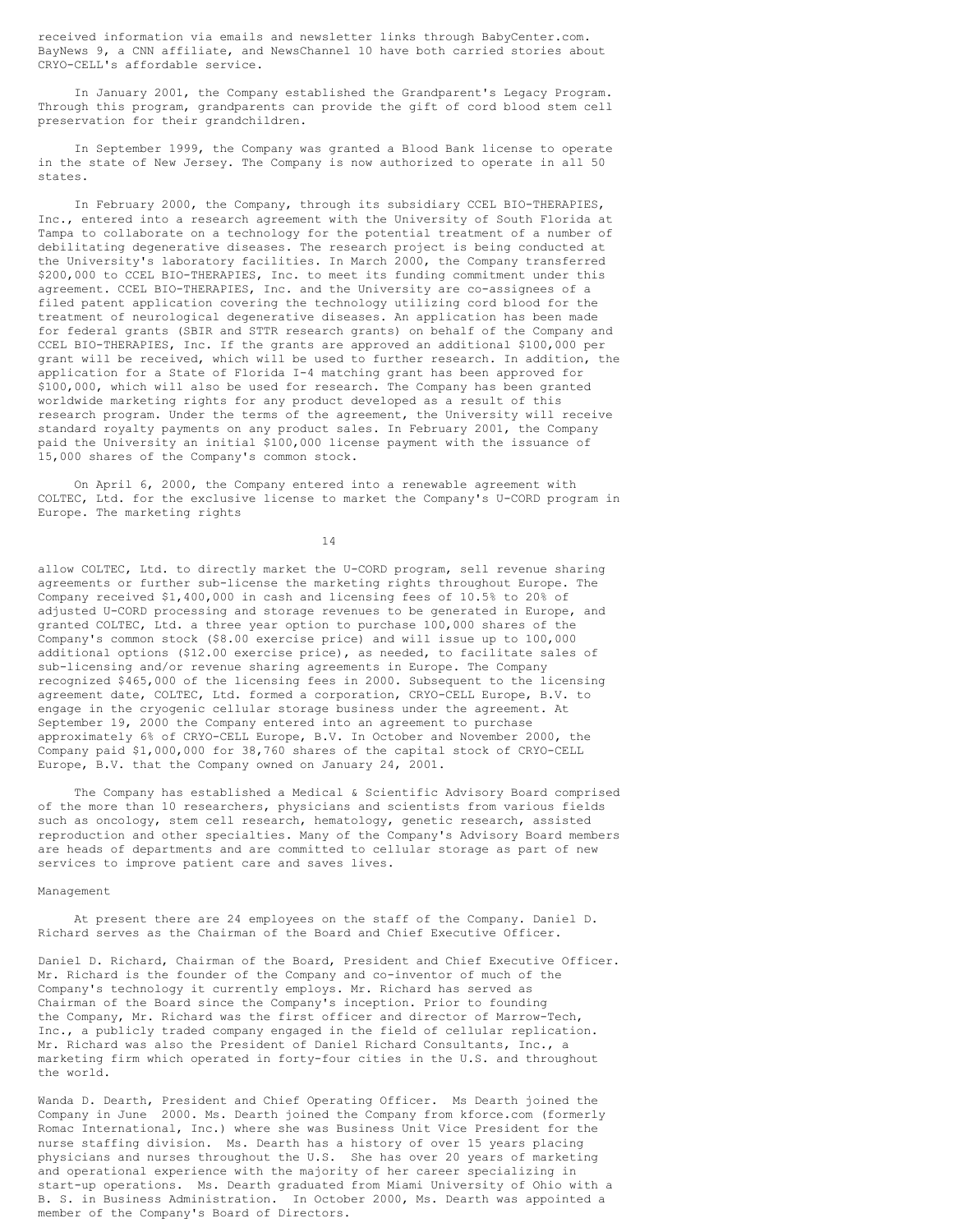Gerald F. Maass, Executive Vice President and General Manager. Mr. Maass joined the Company in March 1998. Prior to joining the Company Mr. Maass worked for Critikon, a subsidiary of Johnson & Johnson, where his most recent position was International Director of Marketing for the Patient Monitoring business. Mr. Maass' ten-year tenure with Johnson and Johnson included several marketing and business development roles; he also served on the Critikon management committee. Prior to Johnson & Johnson, Mr. Maass was with Baxter Healthcare and Control Data Corporation in marketing, sales management, business development and business management roles. Mr. Maass began his career with Mayo Clinic in Rochester, MN and holds a B.S. degree in Medical Technology. In September 1998, Mr. Maass was appointed a member of the Company's Board of Directors.

Geoffrey J. O'Neill, Ph.D., Laboratory Director. Dr. O'Neill joined the company in April 1999 and has oversight of the Company's processing laboratory and storage facility. He has over 25 years experience in human hematopoetic progenitor cell therapy, including expertise in the processing, cryopreservation and storage of stem cells, flow cytometry analysis, HLA typing and CD34+ cell purification. Dr. O'Neill also has expertise in immunohematology and blood banking. A co-author of many publications, he has an undergraduate degree in microbiology and a Ph.D. in Immunology.

15

Jill Taymans, Chief Financial Officer. Ms. Taymans joined the Company in April 1997 serving initially as Controller and was appointed CFO in May 1998. Ms. Taymans graduated from the University of Maryland in 1991 with a BS in Accounting. She has worked in the accounting industry for over nine years in both the public and private sectors. Prior to joining the company she served for three years as Controller for a telecommunications company in Baltimore, Maryland.

E. Thomas Deutsch, III, Director of Systems Chief Information Officer. Mr. Deutsch joined the Company in May 1996 and is a software and process engineer, specializing in healthcare information systems. He graduated from the University of North Carolina in Chapel Hill in 1986 with a bachelor of B.. S. degree in Mathematics. Prior to joining the Company in 1996, Mr. Deutsch worked for Shared Medical Systems in Malvern, PA, IBM in Atlanta, GA, and HBO and Company in Atlanta, GA. His responsibilities include developing, implementing and supporting the Company's communications and information systems, developing, implementing and supporting the Company's Internet plan and systems engineering for the patented CCEL II Cellular Storage System.

## Results of Operations

Revenues. Revenues for the three months ended February 28, 2001 were \$761,618 as compared to \$425,903 for the same period in 1999 representing a 79% increase. The increase in revenues reflects the significant growth in the processing and storage revenue associated with the Company's U-Cord/TM/ stem cell program. The Company believes that the growth is a result of its investments in its various marketing programs, including its activities with Lamaze Publishing, and the increased traffic on its updated Web site www.CRYO-CELL.com. The upward sales trend has continued into the second quarter of fiscal 2001.

Cost of Sales. Cost of sales for the three months ended February 28, 2001 were \$264,448 as compared to \$163,607 in 2000. The cost of sales for the three months ended February 28, 2001 and February 29, 2000 represents the associated expenses resulting from the processing and testing of the U-Cord/TM/ specimens in the Company's own state of the art laboratory in Clearwater, Florida.

Marketing, General and Administrative Expenses. Marketing, general and administrative expenses during the three months ended February 28, 2001 were \$808,948 as compared to \$576,636 in 2000. The increase reflects, in part, the expenses of additional executive management, market development, lab operations support and clinical services expansion associated with the growth of the Company's cellular storage program.

Research, Development and Related Engineering Expenses. Research, development and related engineering expenses for the three months ended February 28, 2001, were \$17,591 as compared to \$21,191 in 2000. The expenses incurred in 2001 reflect the funding of the research project between the Company's a subsidiary, CCEL Bio-Therapies, Inc., and the University of South Florida at Tampa. The reduction reflects the impact of previous investments regarding the Company's third generation cellular storage system.

#### Liquidity and Capital Resources

At February 28, 2001, the Company had cash and cash equivalents of \$2,560,901 as compared to \$1,530,177 at February 29, 2000. The increase in cash and cash equivalents was due primarily to the exercise of stock options in 2000 and the income received from the sale of the Company's European marketing rights.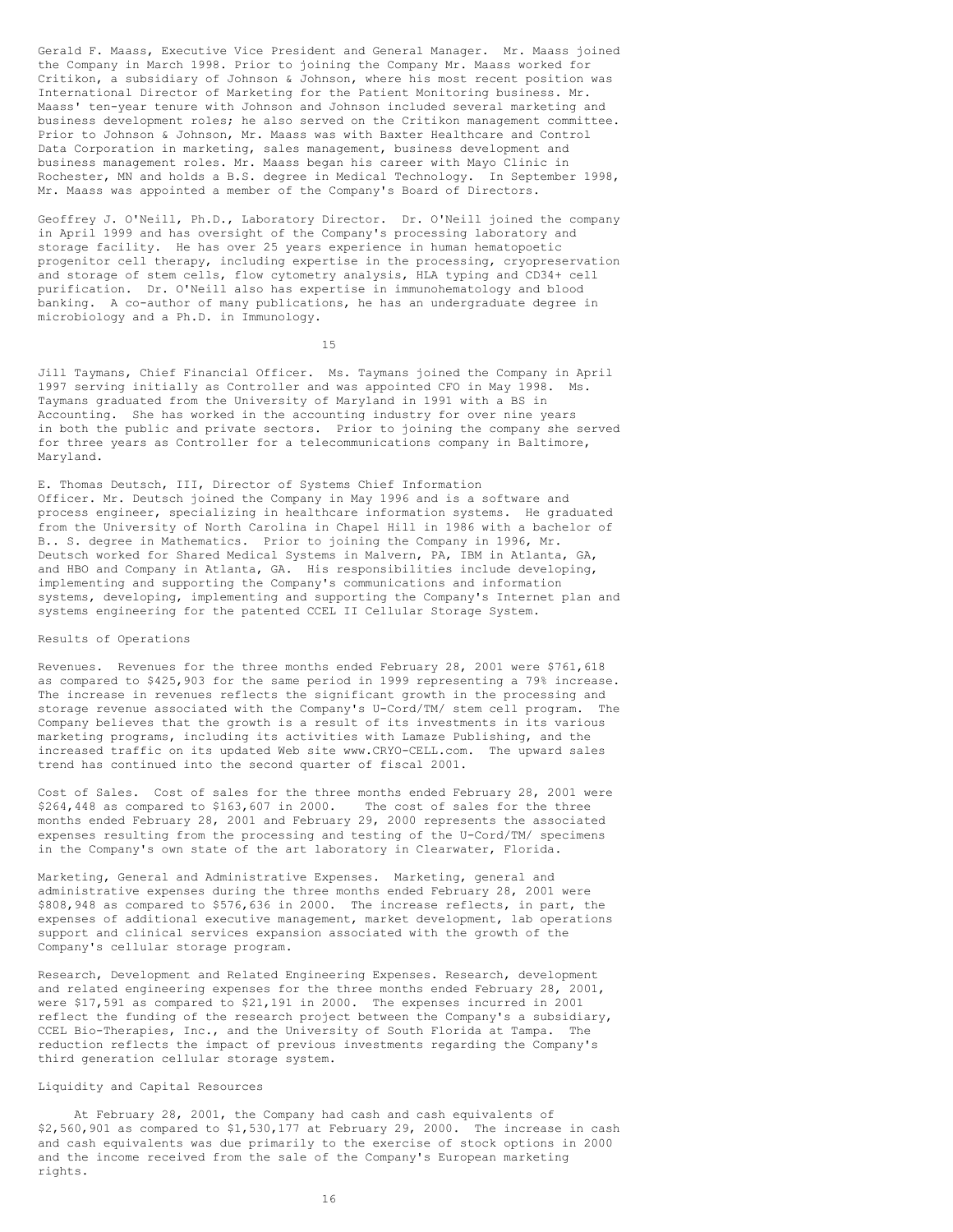#### Forward Looking Statements

In addition to historical information, this report contains forward-looking statements within the meanings of Section 27A of the Securities Act of 1933 and Section 21E of the Securities Exchange Act of 1934. The forward-looking statements contained herein are subject to certain risks and uncertainties that could cause actual results to differ materially from those reflected in the forward-looking statements. Factors that might cause such differences include, but are not limited to, those discussed in the section entitled "Management's Discussion and Analysis or Plan of Operation." Readers are cautioned not to place undue reliance on these forward-looking statements, which reflect management's analysis only as of the date hereof. CRYO-CELL International, Inc. (the "Company") undertakes no obligation to publicly revise these forwardlooking statements to reflect events or circumstances that arise after the date hereof. Readers should carefully review the risk factors described in other documents the Company files from time to time with the Securities and Exchange Commission, including the most recent Annual Report on Form 10-K, Quarterly Reports on Form 10-Q to be filed by the Company in 1999 and any Current Reports on Form 8-K filed by the Company.

17

PART II - OTHER INFORMATION

ITEM 1. LEGAL PROCEEDINGS - -------------------------

I. In December, December 1992, CRYO-CELL entered into an exclusive agreement with the University of Arizona to develop and enhance a commercial (paid for) cord blood stem cell bank. Prior to this agreement the University of Arizona had not commenced storing any cord blood specimens. CRYO-CELL provided the means for the University to obtain approximately 1400 paying clients. Prior to the termination of the exclusive agreement, which CRYO-CELL alleges was unwarranted,unwarranted, the University breached its contract with CRYO-CELL and entered into an Agreement with Cord Blood Registry, Inc. (CBR).

On or about July 11, 1996, CRYO-CELL filed suit in San Francisco Superior Court against the University of Arizona, Dr. David Harris and Cord Blood Registry, Inc. The suit claimed breach of contract and other related business torts. Months later, after settlement discussions were unproductive, the University of Arizona counter-sued CRYO-CELL for breach of contract and negligent misrepresentation.

On July 20, 1998, as a result of the evidence, the jury awarded \$1,050,000 against Defendant University of Arizona. In addition, an award of \$120,000 was granted against the University of Arizona and David Harris, individually, for misappropriation of trade secrets. The jury voted unanimously against the University and in favor of CRYO-CELL as to the counter claims. The court rejected three post-trial motions by the University of Arizona including a request to reduce the award or set aside the verdict.

On or about September 27, 1999 the Company accepted the University's offer of \$800,000 and settled the matter in order to avoid a lengthy and costly appeals process. On September 30, 1999, the Company received \$441,000 from the University of Arizona. The remaining balance of \$359,000 is being held in escrow, to satisfy a legal lien filed November 4, 1998 by the Company's previous attorneys, Horwitz and Beam. The Company disputes their position and has counter sued sued Horwitz and Beam for malpractice and is seeking \$1,000,000 in compensatory damages and an unspecified amount of punitive damages deemed appropriate by the court.

II. CRYO-CELL retained the services of Horwitz & Beam, a California law firm, to handle the above-described lawsuit including its allegations against CBR for interference in a legitimate contract between two parties and unfair business practices, among other claims. The court granted a summary judgment dismissal in favor of CBR. CRYO-CELL believes that Horwitz & Beam mishandled the CBR aspect of the case and certain aspects of its case against the University of Arizona by failing to depose CBR defendents on a timely basis and failing to respond to the University's request for an exemption from punitive damages (stating they were a public entity), among others. Without this evidence, t he court granted a summary judgment dismissal in favor of CBR. There is a dispute as to whether Horwitz and Beam is entitled to the fees of \$129,822 they claim is owed by the Company.

On March 8, 1999, the Company, the Company's CEO and Chairman, the Company's Executive Vice President, and the Company's legal counsel were named as the defendants in a lawsuit filed in the Superior Court of Orange County, California by Horwitz & Beam, the attorneys which had represented CRYO-CELL in its suit against the University of Arizona et al. The plaintiff alleges breach of contract and seeks payment of \$129,822 in allegedly unpaid fees and costs associated with the University of Arizona litigation. The plaintiff also asserts claims of misrepresentation. In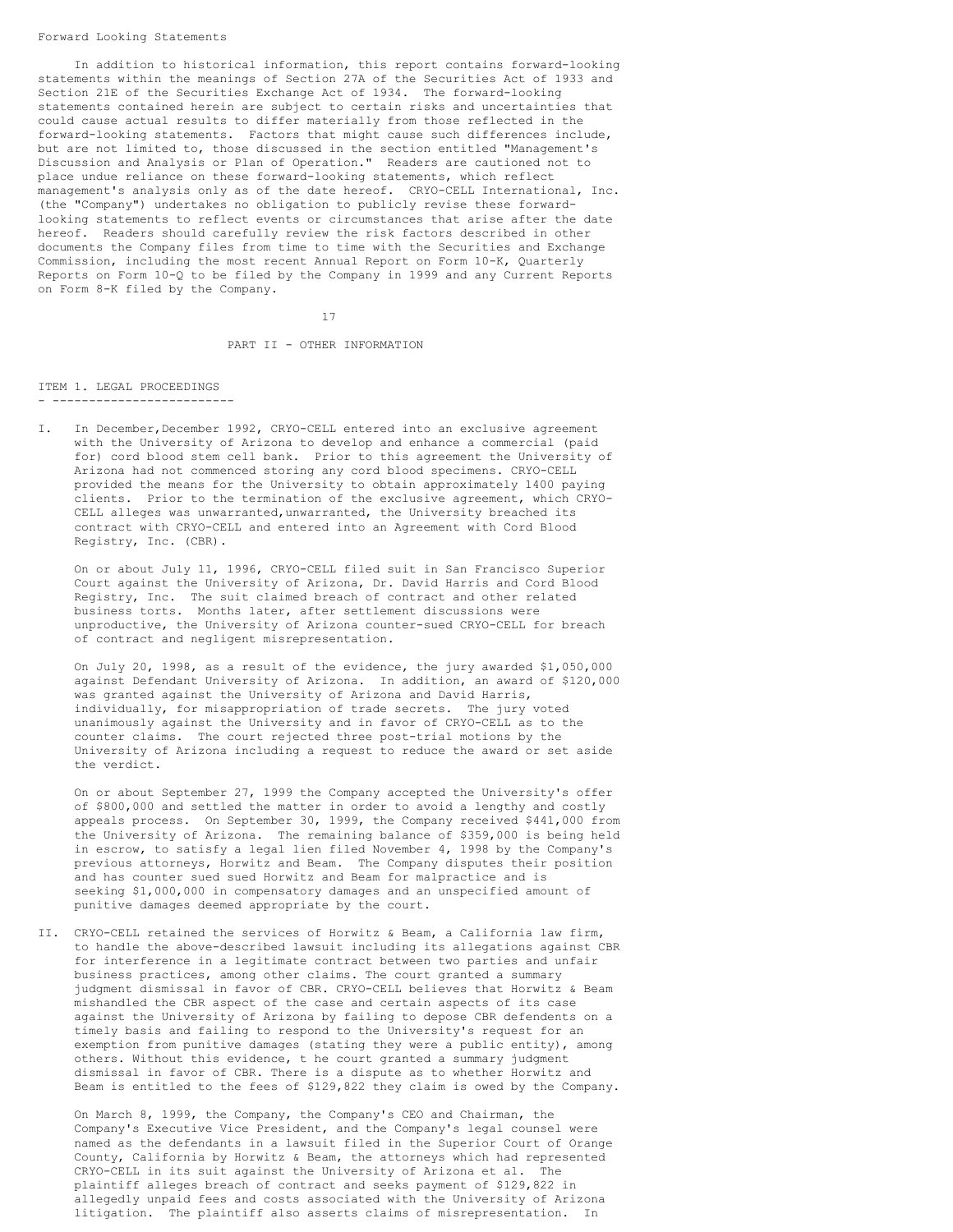reference to these misrepresentation claims, plaintiff has filed a Statement of Damages, which asserts \$1,000,000 in general damages and \$3,500,000 in punitive damages.

Accordingly, on June 14, 1999, the Company filed: (1) an answer denying all liability; (2) a counterclaim for breach of contract and malpractice, seeking in excess of \$1 million in compensatory damages arising from the malpractice; (3) a motion to dismiss the individual defendants for lack of jurisdiction; and (4) a motion to dismiss all punitive damages allegations

18

#### against the Company.

On December 17, 1999, Judge Alicemarie H. Stotler of the United States District Court in the Central District of California, issued an Order in which she: (1) granted CRYO-CELL International, Inc.'s ("CRYO-CELL") Motion to Strike Punitive Damages and Dismiss Part of the Complaint; (2) granted Daniel Richard's, Mark Richard's and Gerald F. Maass' (the "Individual Defendants") Motion to Dismiss Complaint for Lack of Personal Jurisdiction; and (3) granted in part and denied in part Horwitz & Beam, Inc.'s ("H&B") Motion for Order Dismissing Counterclaim and/or Strike Portions Thereof. As discussed in more detail below, The net effect of this order was to reframe the Complaint as a fee dispute, as opposed to a multi-million dollar claim for fraud against CRYO-CELL and its corporate officers. By its order, the Court has barred recovery in this action against the Individual Defendants, and has reduced CRYO-CELL's exposure from over \$3.5 million dollars to \$129,822, plus a possible award of attorneys' fees.

CRYO-CELL has established an escrow in the amount of \$359,000 to cover the disputed legal fees (\$129,822) and the 20% recovery of the Judgement against the University of Arizona and David Harris. The Company has requested the release of approximately \$70,000 from escrow, which is the excess of 20% of the \$800,000 actual settlement amount. The overage is a result of CRYO-CELL's settlement of the \$1,170,000 original jury award.

19

| (a)<br>Exhibits<br>Certificate of Incorporation (1)<br>3.1<br>3.11<br>Amendment to Certificate of Incorporation (1)<br>3.2<br>$By-Laws (1)$<br>3.21<br>Board Minutes to Amendment of By-Laws (1)<br>10.11<br>Agreement with InstaCool of North America, Inc. (2)<br>10.12<br>Agreement with the University of Arizona (2)<br>10.13<br>Agreement with Illinois Masonic Medical Center (4)<br>10.14<br>Agreement with Bio-Stor (4)<br>10.15<br>Agreement with Gamida-MedEquip (4)<br>10.16<br>Agreement with ORNDA HealthCorp (Tenet HealthSystem<br>Hospitals, Inc.)<br>(4)<br>10.17<br>Convertible Note from Net/Tech International, Inc.<br>Dated November 30, 1995 (3)<br>10.18<br>Amended Agreement with Bio-Stor (5)<br>10.19<br>Agreement with Dublind Partners, Inc. (6)<br>Agreement with Medical Marketing Network, Inc. (6)<br>10.20<br>21<br>List of Subsidiaries (3)<br>Incorporated by reference to the Company's Registration Statement on<br>(1)<br>Form S-1 (No. 33-34360).<br>Incorporated by reference to the Company's Annual Report on<br>(2)<br>Form 10-K for the year ended November 30, 1994.<br>Incorporated by reference to the Company's Annual Report on<br>(3)<br>Form 10-K for the year ended November 30, 1995.<br>Incorporated by reference to the Company's Annual Report on<br>(4)<br>Form 10-K for the year ended November 30, 1996.<br>(5)<br>Incorporated by reference to the Company's Annual Report on<br>Form 10-K for the year ended November 30, 1997.<br>Incorporated by reference to the Company's Annual Report on<br>(6)<br>Form 10-K for the year ended November 30, 1998.<br>Incorporated by reference to the Company's Annual Report on<br>(7)<br>Form 10-K for the year ended November 30, 1999.<br>Incorporated by reference to the Company's Annual Report on<br>(8)<br>Form 10-K for the year ended November 30, 2000.<br>Reports on Form 8-K.<br>(b)<br>Form 8-K filed September 12, 1997 - Resignation of William C. Hardy as<br>(1)<br>President, Chief Operating Officer and member of the Board.<br>Resignation of Leonard Green from the Board of Directors.<br>Form 8-K filed November 18, 1997 - Company filed a multi-count lawsuit<br>(2)<br>in the United States District Court, Northern District of New York<br>claiming that Stainless Design Corporation of Saugerties, New York<br>breached its contract.<br>Form 8-K filed February 16, 2000 - The judge issued an order in which<br>(3) | ITEM 6. | EXHIBITS AND REPORTS ON FORM 8-K |  |
|--------------------------------------------------------------------------------------------------------------------------------------------------------------------------------------------------------------------------------------------------------------------------------------------------------------------------------------------------------------------------------------------------------------------------------------------------------------------------------------------------------------------------------------------------------------------------------------------------------------------------------------------------------------------------------------------------------------------------------------------------------------------------------------------------------------------------------------------------------------------------------------------------------------------------------------------------------------------------------------------------------------------------------------------------------------------------------------------------------------------------------------------------------------------------------------------------------------------------------------------------------------------------------------------------------------------------------------------------------------------------------------------------------------------------------------------------------------------------------------------------------------------------------------------------------------------------------------------------------------------------------------------------------------------------------------------------------------------------------------------------------------------------------------------------------------------------------------------------------------------------------------------------------------------------------------------------------------------------------------------------------------------------------------------------------------------------------------------------------------------------------------------------------------------------------------------------------------------------------------------------------------------------------------------------------------------------------------------------------------------------------------------------------------------------------------------------------------|---------|----------------------------------|--|
|                                                                                                                                                                                                                                                                                                                                                                                                                                                                                                                                                                                                                                                                                                                                                                                                                                                                                                                                                                                                                                                                                                                                                                                                                                                                                                                                                                                                                                                                                                                                                                                                                                                                                                                                                                                                                                                                                                                                                                                                                                                                                                                                                                                                                                                                                                                                                                                                                                                              |         |                                  |  |
|                                                                                                                                                                                                                                                                                                                                                                                                                                                                                                                                                                                                                                                                                                                                                                                                                                                                                                                                                                                                                                                                                                                                                                                                                                                                                                                                                                                                                                                                                                                                                                                                                                                                                                                                                                                                                                                                                                                                                                                                                                                                                                                                                                                                                                                                                                                                                                                                                                                              |         |                                  |  |
|                                                                                                                                                                                                                                                                                                                                                                                                                                                                                                                                                                                                                                                                                                                                                                                                                                                                                                                                                                                                                                                                                                                                                                                                                                                                                                                                                                                                                                                                                                                                                                                                                                                                                                                                                                                                                                                                                                                                                                                                                                                                                                                                                                                                                                                                                                                                                                                                                                                              |         |                                  |  |
|                                                                                                                                                                                                                                                                                                                                                                                                                                                                                                                                                                                                                                                                                                                                                                                                                                                                                                                                                                                                                                                                                                                                                                                                                                                                                                                                                                                                                                                                                                                                                                                                                                                                                                                                                                                                                                                                                                                                                                                                                                                                                                                                                                                                                                                                                                                                                                                                                                                              |         |                                  |  |
|                                                                                                                                                                                                                                                                                                                                                                                                                                                                                                                                                                                                                                                                                                                                                                                                                                                                                                                                                                                                                                                                                                                                                                                                                                                                                                                                                                                                                                                                                                                                                                                                                                                                                                                                                                                                                                                                                                                                                                                                                                                                                                                                                                                                                                                                                                                                                                                                                                                              |         |                                  |  |
|                                                                                                                                                                                                                                                                                                                                                                                                                                                                                                                                                                                                                                                                                                                                                                                                                                                                                                                                                                                                                                                                                                                                                                                                                                                                                                                                                                                                                                                                                                                                                                                                                                                                                                                                                                                                                                                                                                                                                                                                                                                                                                                                                                                                                                                                                                                                                                                                                                                              |         |                                  |  |
|                                                                                                                                                                                                                                                                                                                                                                                                                                                                                                                                                                                                                                                                                                                                                                                                                                                                                                                                                                                                                                                                                                                                                                                                                                                                                                                                                                                                                                                                                                                                                                                                                                                                                                                                                                                                                                                                                                                                                                                                                                                                                                                                                                                                                                                                                                                                                                                                                                                              |         |                                  |  |
|                                                                                                                                                                                                                                                                                                                                                                                                                                                                                                                                                                                                                                                                                                                                                                                                                                                                                                                                                                                                                                                                                                                                                                                                                                                                                                                                                                                                                                                                                                                                                                                                                                                                                                                                                                                                                                                                                                                                                                                                                                                                                                                                                                                                                                                                                                                                                                                                                                                              |         |                                  |  |
|                                                                                                                                                                                                                                                                                                                                                                                                                                                                                                                                                                                                                                                                                                                                                                                                                                                                                                                                                                                                                                                                                                                                                                                                                                                                                                                                                                                                                                                                                                                                                                                                                                                                                                                                                                                                                                                                                                                                                                                                                                                                                                                                                                                                                                                                                                                                                                                                                                                              |         |                                  |  |
|                                                                                                                                                                                                                                                                                                                                                                                                                                                                                                                                                                                                                                                                                                                                                                                                                                                                                                                                                                                                                                                                                                                                                                                                                                                                                                                                                                                                                                                                                                                                                                                                                                                                                                                                                                                                                                                                                                                                                                                                                                                                                                                                                                                                                                                                                                                                                                                                                                                              |         |                                  |  |
|                                                                                                                                                                                                                                                                                                                                                                                                                                                                                                                                                                                                                                                                                                                                                                                                                                                                                                                                                                                                                                                                                                                                                                                                                                                                                                                                                                                                                                                                                                                                                                                                                                                                                                                                                                                                                                                                                                                                                                                                                                                                                                                                                                                                                                                                                                                                                                                                                                                              |         |                                  |  |
|                                                                                                                                                                                                                                                                                                                                                                                                                                                                                                                                                                                                                                                                                                                                                                                                                                                                                                                                                                                                                                                                                                                                                                                                                                                                                                                                                                                                                                                                                                                                                                                                                                                                                                                                                                                                                                                                                                                                                                                                                                                                                                                                                                                                                                                                                                                                                                                                                                                              |         |                                  |  |
|                                                                                                                                                                                                                                                                                                                                                                                                                                                                                                                                                                                                                                                                                                                                                                                                                                                                                                                                                                                                                                                                                                                                                                                                                                                                                                                                                                                                                                                                                                                                                                                                                                                                                                                                                                                                                                                                                                                                                                                                                                                                                                                                                                                                                                                                                                                                                                                                                                                              |         |                                  |  |
|                                                                                                                                                                                                                                                                                                                                                                                                                                                                                                                                                                                                                                                                                                                                                                                                                                                                                                                                                                                                                                                                                                                                                                                                                                                                                                                                                                                                                                                                                                                                                                                                                                                                                                                                                                                                                                                                                                                                                                                                                                                                                                                                                                                                                                                                                                                                                                                                                                                              |         |                                  |  |
|                                                                                                                                                                                                                                                                                                                                                                                                                                                                                                                                                                                                                                                                                                                                                                                                                                                                                                                                                                                                                                                                                                                                                                                                                                                                                                                                                                                                                                                                                                                                                                                                                                                                                                                                                                                                                                                                                                                                                                                                                                                                                                                                                                                                                                                                                                                                                                                                                                                              |         |                                  |  |
|                                                                                                                                                                                                                                                                                                                                                                                                                                                                                                                                                                                                                                                                                                                                                                                                                                                                                                                                                                                                                                                                                                                                                                                                                                                                                                                                                                                                                                                                                                                                                                                                                                                                                                                                                                                                                                                                                                                                                                                                                                                                                                                                                                                                                                                                                                                                                                                                                                                              |         |                                  |  |
|                                                                                                                                                                                                                                                                                                                                                                                                                                                                                                                                                                                                                                                                                                                                                                                                                                                                                                                                                                                                                                                                                                                                                                                                                                                                                                                                                                                                                                                                                                                                                                                                                                                                                                                                                                                                                                                                                                                                                                                                                                                                                                                                                                                                                                                                                                                                                                                                                                                              |         |                                  |  |
|                                                                                                                                                                                                                                                                                                                                                                                                                                                                                                                                                                                                                                                                                                                                                                                                                                                                                                                                                                                                                                                                                                                                                                                                                                                                                                                                                                                                                                                                                                                                                                                                                                                                                                                                                                                                                                                                                                                                                                                                                                                                                                                                                                                                                                                                                                                                                                                                                                                              |         |                                  |  |
|                                                                                                                                                                                                                                                                                                                                                                                                                                                                                                                                                                                                                                                                                                                                                                                                                                                                                                                                                                                                                                                                                                                                                                                                                                                                                                                                                                                                                                                                                                                                                                                                                                                                                                                                                                                                                                                                                                                                                                                                                                                                                                                                                                                                                                                                                                                                                                                                                                                              |         |                                  |  |
|                                                                                                                                                                                                                                                                                                                                                                                                                                                                                                                                                                                                                                                                                                                                                                                                                                                                                                                                                                                                                                                                                                                                                                                                                                                                                                                                                                                                                                                                                                                                                                                                                                                                                                                                                                                                                                                                                                                                                                                                                                                                                                                                                                                                                                                                                                                                                                                                                                                              |         |                                  |  |
|                                                                                                                                                                                                                                                                                                                                                                                                                                                                                                                                                                                                                                                                                                                                                                                                                                                                                                                                                                                                                                                                                                                                                                                                                                                                                                                                                                                                                                                                                                                                                                                                                                                                                                                                                                                                                                                                                                                                                                                                                                                                                                                                                                                                                                                                                                                                                                                                                                                              |         |                                  |  |
|                                                                                                                                                                                                                                                                                                                                                                                                                                                                                                                                                                                                                                                                                                                                                                                                                                                                                                                                                                                                                                                                                                                                                                                                                                                                                                                                                                                                                                                                                                                                                                                                                                                                                                                                                                                                                                                                                                                                                                                                                                                                                                                                                                                                                                                                                                                                                                                                                                                              |         |                                  |  |
|                                                                                                                                                                                                                                                                                                                                                                                                                                                                                                                                                                                                                                                                                                                                                                                                                                                                                                                                                                                                                                                                                                                                                                                                                                                                                                                                                                                                                                                                                                                                                                                                                                                                                                                                                                                                                                                                                                                                                                                                                                                                                                                                                                                                                                                                                                                                                                                                                                                              |         |                                  |  |
|                                                                                                                                                                                                                                                                                                                                                                                                                                                                                                                                                                                                                                                                                                                                                                                                                                                                                                                                                                                                                                                                                                                                                                                                                                                                                                                                                                                                                                                                                                                                                                                                                                                                                                                                                                                                                                                                                                                                                                                                                                                                                                                                                                                                                                                                                                                                                                                                                                                              |         |                                  |  |
|                                                                                                                                                                                                                                                                                                                                                                                                                                                                                                                                                                                                                                                                                                                                                                                                                                                                                                                                                                                                                                                                                                                                                                                                                                                                                                                                                                                                                                                                                                                                                                                                                                                                                                                                                                                                                                                                                                                                                                                                                                                                                                                                                                                                                                                                                                                                                                                                                                                              |         |                                  |  |
|                                                                                                                                                                                                                                                                                                                                                                                                                                                                                                                                                                                                                                                                                                                                                                                                                                                                                                                                                                                                                                                                                                                                                                                                                                                                                                                                                                                                                                                                                                                                                                                                                                                                                                                                                                                                                                                                                                                                                                                                                                                                                                                                                                                                                                                                                                                                                                                                                                                              |         |                                  |  |
|                                                                                                                                                                                                                                                                                                                                                                                                                                                                                                                                                                                                                                                                                                                                                                                                                                                                                                                                                                                                                                                                                                                                                                                                                                                                                                                                                                                                                                                                                                                                                                                                                                                                                                                                                                                                                                                                                                                                                                                                                                                                                                                                                                                                                                                                                                                                                                                                                                                              |         |                                  |  |
|                                                                                                                                                                                                                                                                                                                                                                                                                                                                                                                                                                                                                                                                                                                                                                                                                                                                                                                                                                                                                                                                                                                                                                                                                                                                                                                                                                                                                                                                                                                                                                                                                                                                                                                                                                                                                                                                                                                                                                                                                                                                                                                                                                                                                                                                                                                                                                                                                                                              |         |                                  |  |
|                                                                                                                                                                                                                                                                                                                                                                                                                                                                                                                                                                                                                                                                                                                                                                                                                                                                                                                                                                                                                                                                                                                                                                                                                                                                                                                                                                                                                                                                                                                                                                                                                                                                                                                                                                                                                                                                                                                                                                                                                                                                                                                                                                                                                                                                                                                                                                                                                                                              |         |                                  |  |
|                                                                                                                                                                                                                                                                                                                                                                                                                                                                                                                                                                                                                                                                                                                                                                                                                                                                                                                                                                                                                                                                                                                                                                                                                                                                                                                                                                                                                                                                                                                                                                                                                                                                                                                                                                                                                                                                                                                                                                                                                                                                                                                                                                                                                                                                                                                                                                                                                                                              |         |                                  |  |
|                                                                                                                                                                                                                                                                                                                                                                                                                                                                                                                                                                                                                                                                                                                                                                                                                                                                                                                                                                                                                                                                                                                                                                                                                                                                                                                                                                                                                                                                                                                                                                                                                                                                                                                                                                                                                                                                                                                                                                                                                                                                                                                                                                                                                                                                                                                                                                                                                                                              |         |                                  |  |
|                                                                                                                                                                                                                                                                                                                                                                                                                                                                                                                                                                                                                                                                                                                                                                                                                                                                                                                                                                                                                                                                                                                                                                                                                                                                                                                                                                                                                                                                                                                                                                                                                                                                                                                                                                                                                                                                                                                                                                                                                                                                                                                                                                                                                                                                                                                                                                                                                                                              |         |                                  |  |
|                                                                                                                                                                                                                                                                                                                                                                                                                                                                                                                                                                                                                                                                                                                                                                                                                                                                                                                                                                                                                                                                                                                                                                                                                                                                                                                                                                                                                                                                                                                                                                                                                                                                                                                                                                                                                                                                                                                                                                                                                                                                                                                                                                                                                                                                                                                                                                                                                                                              |         |                                  |  |
|                                                                                                                                                                                                                                                                                                                                                                                                                                                                                                                                                                                                                                                                                                                                                                                                                                                                                                                                                                                                                                                                                                                                                                                                                                                                                                                                                                                                                                                                                                                                                                                                                                                                                                                                                                                                                                                                                                                                                                                                                                                                                                                                                                                                                                                                                                                                                                                                                                                              |         |                                  |  |
|                                                                                                                                                                                                                                                                                                                                                                                                                                                                                                                                                                                                                                                                                                                                                                                                                                                                                                                                                                                                                                                                                                                                                                                                                                                                                                                                                                                                                                                                                                                                                                                                                                                                                                                                                                                                                                                                                                                                                                                                                                                                                                                                                                                                                                                                                                                                                                                                                                                              |         |                                  |  |
|                                                                                                                                                                                                                                                                                                                                                                                                                                                                                                                                                                                                                                                                                                                                                                                                                                                                                                                                                                                                                                                                                                                                                                                                                                                                                                                                                                                                                                                                                                                                                                                                                                                                                                                                                                                                                                                                                                                                                                                                                                                                                                                                                                                                                                                                                                                                                                                                                                                              |         |                                  |  |
|                                                                                                                                                                                                                                                                                                                                                                                                                                                                                                                                                                                                                                                                                                                                                                                                                                                                                                                                                                                                                                                                                                                                                                                                                                                                                                                                                                                                                                                                                                                                                                                                                                                                                                                                                                                                                                                                                                                                                                                                                                                                                                                                                                                                                                                                                                                                                                                                                                                              |         |                                  |  |
|                                                                                                                                                                                                                                                                                                                                                                                                                                                                                                                                                                                                                                                                                                                                                                                                                                                                                                                                                                                                                                                                                                                                                                                                                                                                                                                                                                                                                                                                                                                                                                                                                                                                                                                                                                                                                                                                                                                                                                                                                                                                                                                                                                                                                                                                                                                                                                                                                                                              |         |                                  |  |
|                                                                                                                                                                                                                                                                                                                                                                                                                                                                                                                                                                                                                                                                                                                                                                                                                                                                                                                                                                                                                                                                                                                                                                                                                                                                                                                                                                                                                                                                                                                                                                                                                                                                                                                                                                                                                                                                                                                                                                                                                                                                                                                                                                                                                                                                                                                                                                                                                                                              |         |                                  |  |
|                                                                                                                                                                                                                                                                                                                                                                                                                                                                                                                                                                                                                                                                                                                                                                                                                                                                                                                                                                                                                                                                                                                                                                                                                                                                                                                                                                                                                                                                                                                                                                                                                                                                                                                                                                                                                                                                                                                                                                                                                                                                                                                                                                                                                                                                                                                                                                                                                                                              |         |                                  |  |
|                                                                                                                                                                                                                                                                                                                                                                                                                                                                                                                                                                                                                                                                                                                                                                                                                                                                                                                                                                                                                                                                                                                                                                                                                                                                                                                                                                                                                                                                                                                                                                                                                                                                                                                                                                                                                                                                                                                                                                                                                                                                                                                                                                                                                                                                                                                                                                                                                                                              |         |                                  |  |
|                                                                                                                                                                                                                                                                                                                                                                                                                                                                                                                                                                                                                                                                                                                                                                                                                                                                                                                                                                                                                                                                                                                                                                                                                                                                                                                                                                                                                                                                                                                                                                                                                                                                                                                                                                                                                                                                                                                                                                                                                                                                                                                                                                                                                                                                                                                                                                                                                                                              |         |                                  |  |